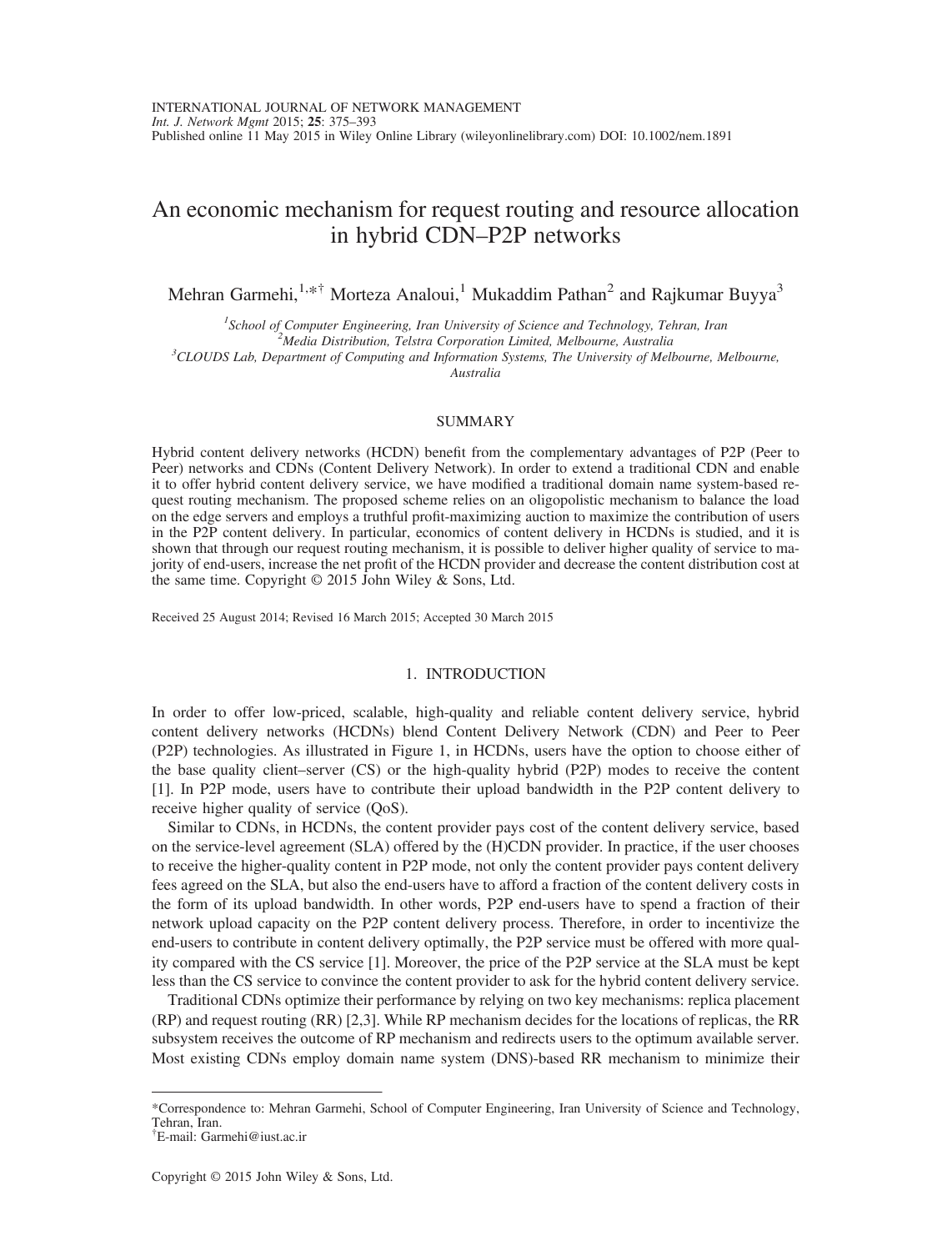

Figure 1. Client–server and peer-to-peer (P2P) content delivery approaches in hybrid content delivery networks (thickness of arrows show traffic intensity). SLA, service-level agreement

content delivery cost [4,5]. DNS-based RR mechanism replies to each request with a list of nearby edge servers. Because all the end-users of the same content demand the same amount of network resources from the CDN perspective, there is no difference among the candidate edge servers listed in the DNS response message; therefore, users are free to choose each of them.

Compared with the RR mechanism in traditional CDNs, the RR mechanism of HCDN requires considering new aspects. First, in HCDN, the P2P content delivery approach can decrease the bandwidth consumption and increase the net profit of the HCDN provider. While the sole economic objective of the RR mechanism in CDNs is to minimize the content distribution costs, in HCDNs, bandwidth contribution of the end-users and different prices of the P2P service (in SLA) change the economic model of the system. Therefore, in designing the RR mechanism of HCDNs, both cost and revenue of the system must be taken into account. Second, the availability and price of resources in P2P subnetworks in HCDNs vary from server to server. Therefore, the selection of the most economic edge server to serve a user is crucial. And last but not the least, the RR mechanism, in addition to determining the address of the best server, must determine the contribution level of users interested to receive the content in P2P mode. In P2P networks, bandwidth allocation is a key challenge [6]. Users of these networks normally behave selfishly [7] and prefer not to contribute their network resources into the P2P content distribution process. This fact faces P2P networks with the free-riding problem. P2P networks employ various techniques to overcome this problem [8]. Therefore, the RR mechanism of the HCDN must develop a coherent policy to motivate the end-users to contribute maximally in P2P content delivery and prevent free riding.

In this paper, we introduce an economic RR mechanism to enable a commercial traditional CDN to offer hybrid content delivery services. The mechanism relies on the mathematical modelling of the HCDN service economy and considers the net profit of HCDN provider as the objective. We have employed a truthful profit-maximizing auction [9] to determine the optimum level of end-user's contribution and an oligopolistic market [10] to redirect the end-users to the most profitable edge server. This economic RR mechanism demands cooperation of edge servers and a traditional DNS-based RR mechanism with a hybrid RR server (HRRS). It relies on communication of a few small messages to determine the price and quantity of production at each edge server. Price and production quantity of each edge server in this domain are equivalent to the contribution amount of end-users in the form of upload bandwidth and the way they are clustered among edge servers.

The major contribution of this paper is an economic RR and resource allocation mechanism for streaming content distribution in HCDNs. This approach extends the RR of traditional CDNs, enabling them to offer hybrid CDN–P2P services. Our proposed mechanism obeys the SLA, maximizes the net profit of hybrid CDN–P2P service provider, increases the contribution of the users and prevents the free-riding problem. Moreover, it is able to be integrated with the existing popular DNS-based RR mechanisms.

The remainder of this paper is organized as follows: We explore related works and compare the problem with neighbouring problems in Section 2. In Section 3, the problem of economic RR in HCDNs is introduced. Section 4 introduces the proposed mechanism. The proposed mechanism is evaluated in Section 5. Finally, we conclude in Section 6.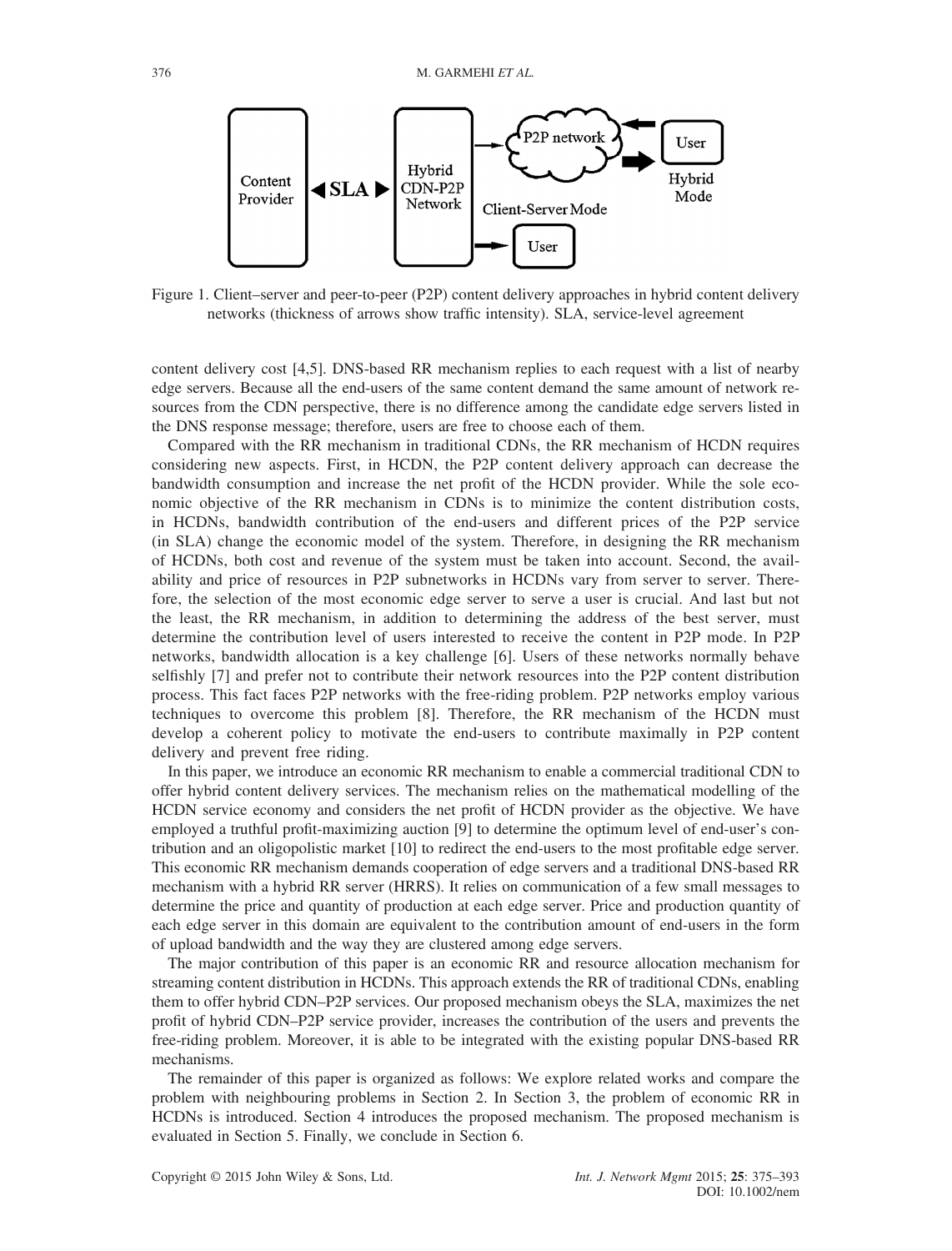## 2. RELATED WORK

Many experimental [1] and theoretical [11] studies show the potentials of HCDNs to cover shortcomings of P2P networks and CDNs. Ha et al. compare costs of processing and storage in CDNs, P2P networks and HCDNs [12]. Hai *et al.* give an in-depth understanding of HCDN's effectiveness in [13]. They carry out a detailed performance evaluation based on the deterministic fluid model and provide numeric results of HCDN, comparing with conventional CDN and P2P networks. A comparison of bandwidth consumption of CDNs and HCDNs is presented by Huang *et al.* [11]. They have showed that application of these networks can decrease the bandwidth consumption of a content delivery system by  $65\%$ .

In the literature, there are different architectures for HCDNs [14]. These architectures can be classified to P2P-inspired HCDNs and CDN-inspired HCDNs. In the first class [15–17], the architecture of the HCDN is inspired from P2P systems, and the CDN part is employed to fill the missing blocks of the playback buffer. In these networks, the economic model of the system has the most similarity with the traditional P2P networks. Therefore, from economics point of view, P2P-inspired HCDNs have significant difference with commercial CDNs. In these networks, the resource scheduling mechanism mostly considers the social welfare of end-users as the optimization goal [18]. The second class of HCDNs inherits the architecture of traditional CDNs. These networks are able to be deployed as commercial HCDNs. They can extend existing traditional CDNs and are able to tolerate the fact that some end-users might not prefer to install the special hybrid content distribution application software on their machines [1]. End-users equipped with the special hybrid content delivery software are able to receive the content in higher-quality P2P mode [19]. CDN-inspired HCDNs not only inherit the architecture of CDNs, but also their economic model has the maximum similarity with these networks. In the economic cycle of CDN-inspired HCDNs, the objective is to maximize the net profit of the HCDN provider. LiveSky [1] can be referred as one of these architectures and also as the first successful deployment of HCDNs. LiveSky extends an old-fashioned CDN to an HCDN and has succeeded to serve 10 million concurrent requests for streaming videos.

Content delivery networks employ RR and RP mechanisms to optimize their performance [2,20,21] and introduce RP mechanisms for HCDNs. While the RP mechanism decides for the place and number of replicas, the RR mechanism of the HCDN in addition to assigning end-users and edge servers (like CDNs) is needed to incentivize end-users and try to improve their contribution in the P2P content delivery. Although there are several implementations and studies in the field of HCDNs, to the best of our knowledge, there is no work on economics of RR and resource allocation mechanisms in HCDNs, and this work might be the first.

In the literature, there is a great body of research on the resource allocation mechanism in P2P networks. The resource allocation mechanism of these networks must answer many concerns including scalability, fault tolerance and especially fairness. Contemporary P2P networks mostly rely on microeconomics (e.g. the eMule's crediting system) or game theory (e.g. the BitTorrent's tic-tac-toe strategy) to overcome the selfish behaviour of the end-users, prevent the free-riding problem and improve the fairness among the peers [7]. In this research, we need to solve the free-riding problem in the P2P subnetworks of the HCDN, but two facts make it impractical to rely on the existing resource allocation mechanisms popular in the P2P networks. First, the economic model of the HCDN is completely different from P2P networks. While in P2P networks, the goal of the system is to improve the satisfaction of the end-users (social welfare), in HCDNs, QoS is guaranteed based on the SLA; therefore, the objective of the resource allocation mechanism is to improve the profit of the HCDN provider. The second major difference relies on the fact that peers of P2P networks interact with each other through microeconomic or game-theoretic mechanisms (pay virtual credit or send messages of a game), but in HCDN environment, end-users (peers) must interact with the RR mechanism directed by the HCDN provider. In other words, the receiver of the money and form of the market in the HCDN environment are completely different.

The resource allocation and RR mechanism of the HCDN must consider both economic models of the HCDN architecture and behaviour of the end-users [12]. We rely on two economic mechanisms to select the most beneficial assignment of the end-users and edge servers and to maximize contribution of end-users in hybrid content delivery. In this paper, we extend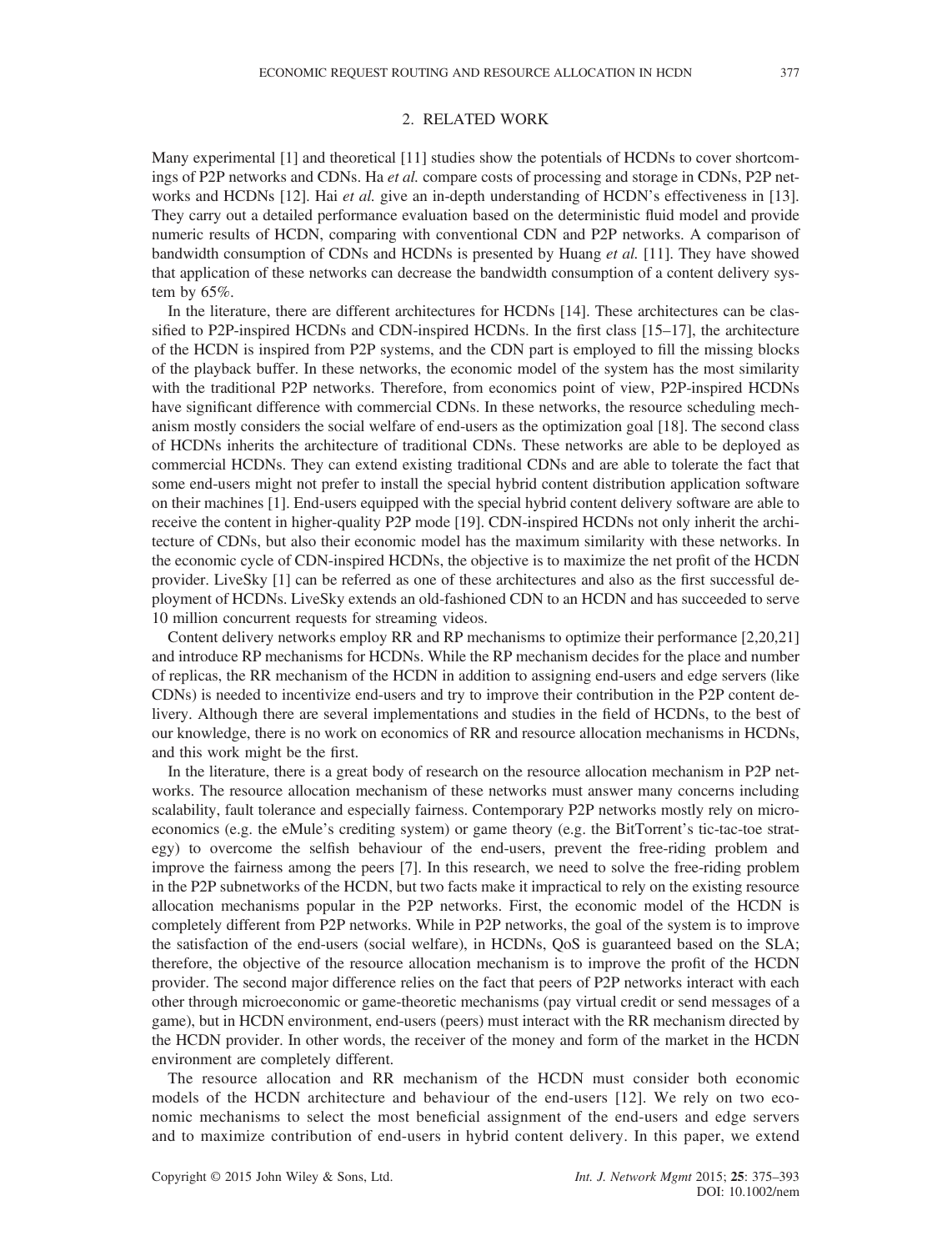the traditional DNS-based RR mechanism to enable hybrid content delivery in CDNs. Despite shortcomings of the DNS-based RR [4], most of the popular existing CDNs, for example, Akamai, employ this mechanism because of its ease of management, scalability and simplicity [2].

In the theory of economics, the situation in which the market is dominated by small number of sellers is referred to as oligopoly. Oligopolistic markets are based on collusion, and they are able to maximize their net profit even with uncertainty about production costs [22]. Competition of firms in oligopolies might be on price, production quantity or both [10]. Because availability and price of bandwidth at different edge servers are variable [4], we apply an oligopolistic market to determine production quantity among the edge servers introduced by DNS-based RR. The RR mechanism employs an oligopolistic mechanism to choose one of handful near edge servers to serve each user. Because oligopolistic markets, even in symbolic economic model of overlay environments are rare [22], there are few works applying this economic model. Weihong and Li [23] have applied a Cournot oligopoly to propose a control-theoretic solution to adapt the user contribution in P2P file sharing environment.

Request routing mechanism of HCDN, in addition to assigning end-users to edge servers, must optimize contribution of end-users in hybrid content delivery. Bandwidth discovery and allocation in traditional P2P overlay networks are a well-known problem in computer networks literature [24,25]. Because of the high potentials of economic mechanisms and game theory, many of the works in this domain rely on auctions and incentivizing peers [26]. In game theory [27], truthful auctions are divided into two classes: (i) mechanisms relying on truthful auctions and implementing social choice functions, for example, Vickrey–Clarke–Groves (VCG) and Vickrey auctions, and (ii) truthful profit maximization auctions. Because of the economic model of P2P networks, mechanisms of the first group are applied widely [28]. While VCG auctions suffer from several limitations in practice [29], the most successful mechanism in this group of mechanisms is Vickrey second-price auction [30,31]. In this work, features of the problem are shown to be more compatible with one of the mechanisms classified in the second group [9]. There are two categories of profit-maximizing auctions: Bayesian approach and prior-free approximation. The Myerson approach [27] belongs to the first category and is proved to be able to maximize the net profit of digital good auction when distribution of private value of buyers comes from a previously known i.i.d.<sup>1</sup> statistical distribution. In the literature of economic mechanism design, profit-maximizing auctions are usually verified against VCG and Vickrey auctions [32]. Therefore, we apply the Myerson mechanism to implement the solution and verify it against a Vickrey auction.

# 3. HYBRID CONTENT DELIVERY NETWORK–PEER-TO-PEER NETWORKS

#### 3.1. Architecture of a hybrid content delivery network–peer-to-peer network

An HCDN employs the architecture shown in Figure 2, to receive the content from the content provider and deliver it to the end-users. In this network, the content provider contracts an SLA with the HCDN provider and provides the distribution servers with flow of the content. The content is multicast through the intermediate servers [25] and replicated on edge servers selected by the RP mechanism [21].

As illustrated in Figure 3, the RP mechanism provides the RR mechanism with the list of edge servers containing replicas of the content. Users progressively send their requests to the RR mechanism, one by one. The RR mechanism must provide each user with the address of a suitable server containing a replica of the content. If the user prefers to receive the content in hybrid mode, the RR mechanism and the user must agree on the necessary upload bandwidth contribution of the user.

<sup>&</sup>lt;sup>1</sup>Independent and identically distributed.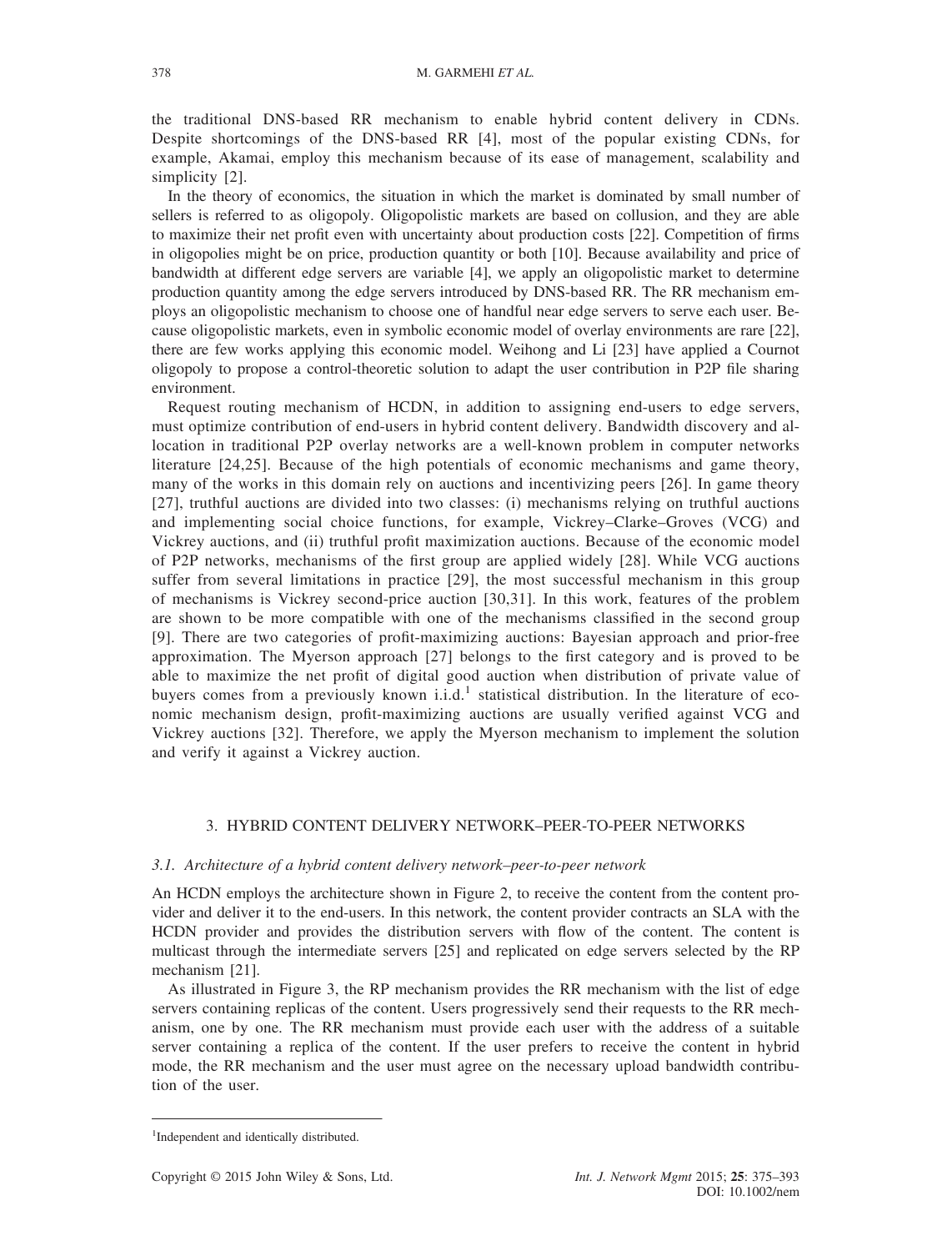

Figure 2. Architecture of a Hybrid CDN-P2P network



Figure 3. The RR mechanism in HCDN

#### 3.2. Economics of hybrid content delivery network–peer-to-peer networks

Table 1 summarizes the notations used in this paper to model economics and performance of the HCDN. An HCDN contracts SLAs with content providers to distribute the content using client–server and P2P modes. The revenue function in the contracted SLA for distribution of content i between a commercial HCDN provider and the content provider is assumed to be as follows:

$$
R_{\text{SLAi}} = P_{\text{CS},i}. \text{BW}_{\text{CS},i}. N_{\text{totalCS},i} + P_{\text{P2P},i}. \text{BW}_{\text{P2P},i}. N_{\text{totalP2P},i} \,, \tag{1}
$$

where  $R_{SLA_i}$  determines the revenue of the HCDN provider according to the  $SLA_i.N_{totalCS,i}$  and  $N_{\text{totalP2P},i}$  represent the total number of users served with the content i using the CS and P2P approaches, respectively.  $P_{CS,i}$  and  $P_{P2P,i}$  denote the contracted prices of bandwidth in CS and P2P modes. Bandwidth of the content i in CS and P2P modes are indicated by  $BW_{CS,i}$ and  $BW_{P2P,i}$ , respectively. In order to keep the P2P content distribution economic and also prevent the HCDN from becoming a pure CDN, it is assumed that  $BW_{CS,i}P_{CS,i} > BW_{P2P,i}P_{P2P,i}$  $i > 0$ . Additionally, BW<sub>CS</sub> $i \ll BW_{P2P,i}$  guarantees that users have enough incentives to contribute in the P2P content delivery. The amount of bandwidth an edge server spends to serve the CS and P2P end-users receiving content  $i$  is expressed as follows:

$$
BW_{ES,i} = BW_{CS,ES,i} + BW_{P2P,ES,i} = BW_{CS,i} \cdot N_{CS,ES,i} + \alpha_{ES,i} \cdot BW_{P2P,i} \cdot N_{P2P,ES,i},
$$
 (2)

where  $BW_{ES,i}$ ,  $BW_{CS,ES,i}$  and  $BW_{P2P,ES,i}$  symbolize the total bandwidth consumption, the bandwidth spent for  $N_{\text{CS,ES},i}$  CS end-users and the bandwidth spent to serve  $N_{\text{P2P,ES},i}$  P2P end-users, respectively.  $\alpha_{ES,i}$  represents the effectiveness factor of P2P content delivery for the content i at this edge server. Prices of the bandwidth at different edge servers in practice are variable and represented by  $BWP_{ES}$ . So expenditures or cost function of an edge server is quantified using equation (3) and denoted by  $Cost_{ES,i}$ .

$$
Cost_{ES,i} = BW_{ES,i}. BWPrice_{ES}. \t\t(3)
$$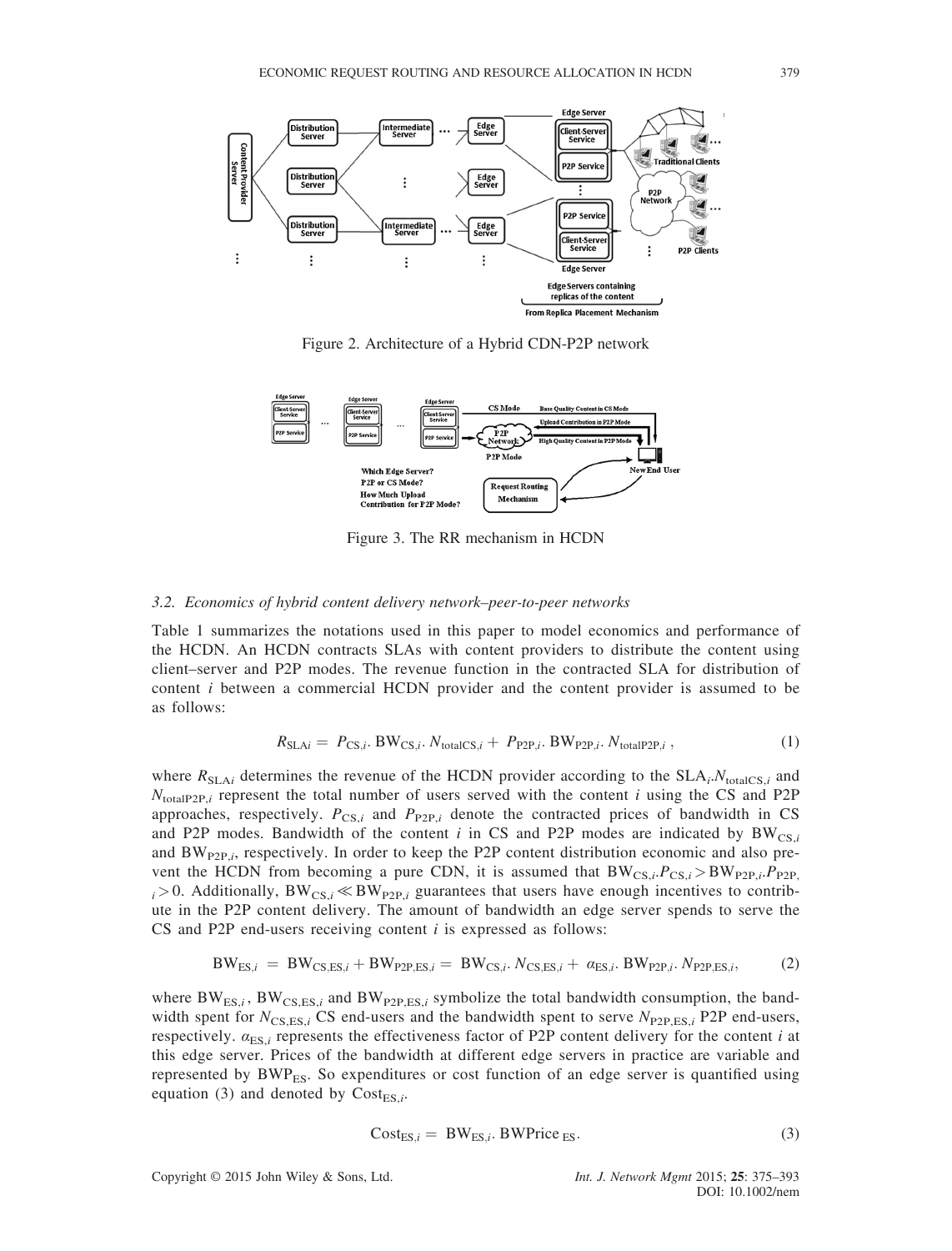Table 1. Summary of notations

| Notation                                  | Description                                                                          |
|-------------------------------------------|--------------------------------------------------------------------------------------|
| $R_{\rm SLA}i$                            | Revenue of the hybrid CDN provider based on $SLA_i$                                  |
| $N_{\text{totalCS},i}$                    | Total number of users served with content $i$ using CS approach                      |
| $N_{\text{totalP2P},i}$                   | Total number of users served with content <i>i</i> using P2P approach                |
| $P_{CS,i}$                                | Price of bandwidth in CS mode for content i                                          |
| $P_{\mathrm{P2P},i}$                      | Price of bandwidth in P2P mode for content i                                         |
| $P$ _ratio                                | Pricing ratio $(P_{P2P,i}/P_{CS,i})$                                                 |
| $BW_{CS,i}$                               | Bandwidth of content <i>i</i> in CS mode                                             |
| $BW_{P2P,i}$                              | Bandwidth of content <i>i</i> in P2P mode                                            |
| $B$ _ratio                                | Ratio of P2P stream bandwidth to CS stream bandwidth $(BW_{P2P,i}/BW_{CS,i})$        |
| $BW_{ES,i}$                               | Total bandwidth consumption for distribution of content $i$ at the edge server ES    |
| $BW_{CS,ES,i}$                            | Bandwidth spent for distribution of the content $i$ in CS mode at the edge server ES |
| $BW_{P2P,ES,i}$                           | Bandwidth spent for distribution of the content i in P2P mode at the edge server ES  |
| $N_{\text{CS,ES},i}$                      | Number of end-users receiving content $i$ in CS mode from edge server ES             |
| $N_{\text{P2P,ES},i}$                     | Number of end-users receiving content $i$ in P2P mode from edge server ES            |
| $\alpha_{ES,i}$                           | Effectiveness factor of distribution of content $i$ in P2P mode at edge server ES    |
| $BWP_{ES}$                                | Price of bandwidth at edge server ES                                                 |
| $Cost_{ES,i}$                             | Cost of distribution of content $i$ at edge server ES                                |
| Replicas $_i$                             | Set of edge servers containing replicas of the content $i$                           |
| $RPCost_{SLAi}$                           | Costs spent by RP mechanism for replication of content $i$                           |
| $U_{\mathrm{SLA}i}$                       | Profit or utility of the hybrid CDN-P2P network due to $SLA_i$                       |
| $U_{\text{User}}$                         | Utility of the user due to receiving the content $i$ in either CS or P2P modes       |
| $P_{\text{User},D}$                       | Price of the user's download bandwidth                                               |
| $P_{\text{User},U}$                       | Price of the user's download bandwidth                                               |
| $\beta_{\text{User}}$                     | Ratio of the user's upload to download bandwidth in P2P mode                         |
| $P2P_{ES,i}$                              | Set of all P2P end-users receiving their service from ES                             |
| $CS_{ES,i}$                               | Set of all CS end-users receiving their service from ES                              |
| $DLC_{User}$                              | Capacity of user's downlink                                                          |
| ULC <sub>User</sub>                       | Capacity of user's uplink                                                            |
| $Max_{\text{Contribution}_{\text{User}}}$ | Maximum contribution of the user in P2P mode                                         |
| PRF(BW)                                   | Preference function of user                                                          |
| TRR(i, User)                              | Set of local edge servers containing replicas of content $i$ introduced by the       |
|                                           | traditional request routing mechanism                                                |
| OptES <sub>User</sub>                     | Selected optimum ES to serve user                                                    |

The cost function of content distribution at the edge servers in HCDN for  $SLA_i$  can be represented as follows:

$$
Cost_{SLAi} = \sum_{ES \in Replicas_i} Cost_{ES,i} + RPCost_{SLAi}, \qquad (4)
$$

where the set Replicas<sub>i</sub> denotes all the edge servers containing a replica of the content i and  $RPCost<sub>SLAi</sub>$  indicates costs spent by the RP mechanism for replication of this content. As we are about to design an RR mechanism, Replicas<sub>i</sub> and RPCost<sub>SLAi</sub> are considered constant in this work. The profit or utility of the HCDN is symbolized by  $U_{SLAi}$  and can be obtained by

$$
U_{\text{SLAi}} = R_{\text{SLAi}} - \text{Cost}_{\text{SLAi}}.\tag{5}
$$

# 3.3. Economic modelling of end-user's behaviour in hybrid content delivery network–peer-topeer networks

We consider the end-users as rational agents trying to maximize their own utility with preference on high-quality content. We assume that the preference is a function of the bit rate of the content they receive, denoted by PRF(BW). Equation (6) gives the private utility function of a user for receiving the content in CS or P2P modes and describes how the end-users decide to choose the traditional lowquality CS service or join the P2P network and make contribution providing the requested upload bandwidth.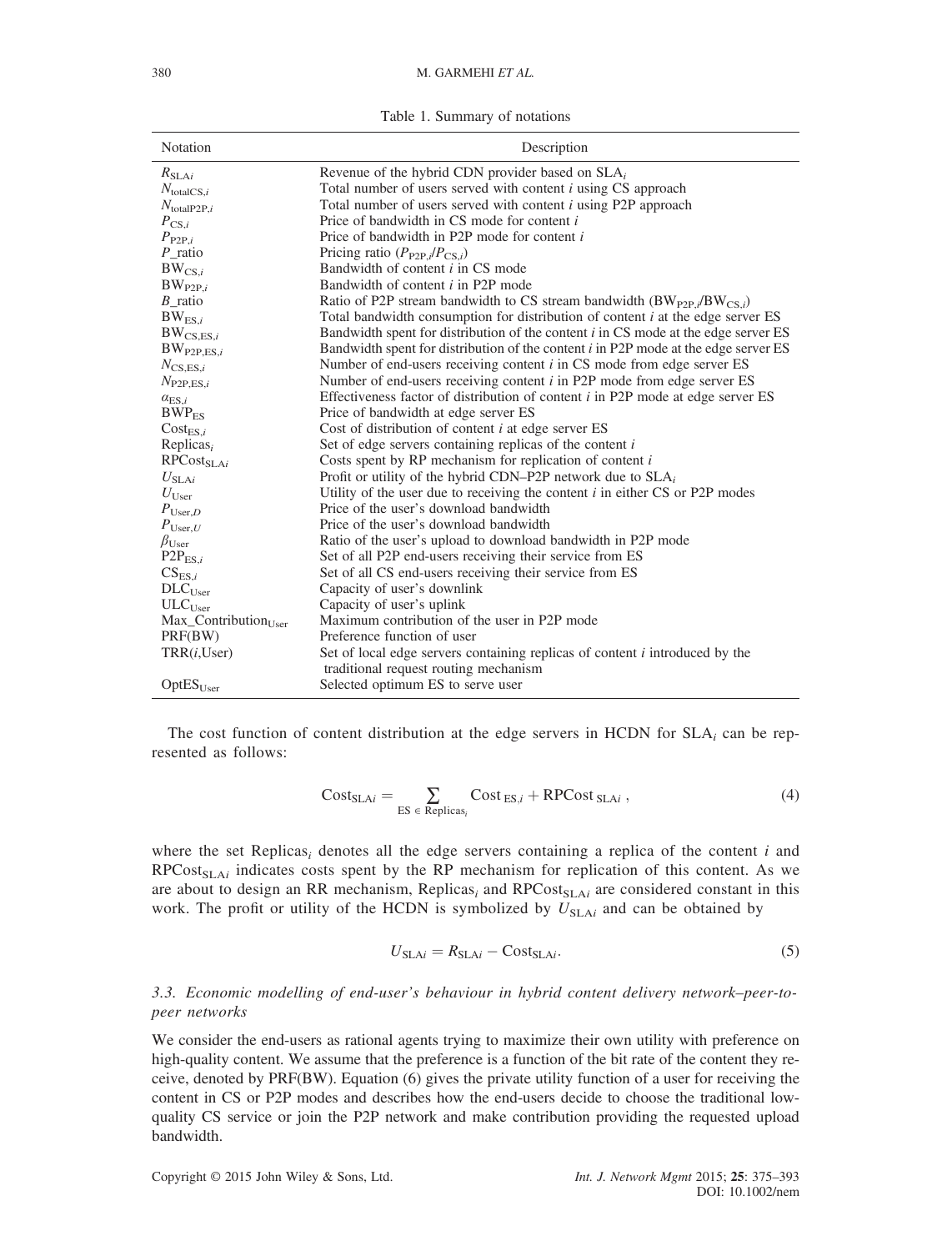$$
U_{\text{User}} = \text{Max} \begin{cases} \text{PRF}(\text{BW}_{\text{User,CS}}) - P_{\text{User},D}.\text{BW}_{\text{CS}} & \text{(CS mode)}\\ \text{PRF}(\text{BW}_{\text{User,P2P}}) - P_{\text{User},D}.\text{BW}_{\text{P2P}} - \beta_{\text{User},U}.\text{BW}_{\text{P2P}} & \text{(P2P mode)} \end{cases} \tag{6}
$$

 $U_{\text{User}}$  denotes the expected utility of a user due to receiving the content i in CS or P2P modes.  $P_{\text{User}}$  $D<sub>D</sub>$  and  $P<sub>User,U</sub>$  are private functions for pricing the download and upload capacities of the user's link, and  $\beta_{\text{User}}$  is the ratio of upload to download bandwidth the user has to contribute to receive the high-quality P2P content from ES. Equation (7) describes the relation between  $\alpha_{ES,i}$  and  $\beta_{User}$ 

$$
\alpha_{\text{ES},i} = 1 - \frac{\sum_{\text{User}} \beta_{\text{User}}}{|\text{P2P}_{\text{ES},i}|} \tag{7}
$$

Here,  $P2P_{ES}$  is the set of all the P2P end-users receiving their service from ES. Considering equation (6) and capacity of the uplink and downlink of the user denoted by  $DLC_{User}$  and  $ULC_{User}$ , the maximum contribution of an end-user in P2P mode denoted by  $Max_{\text{Contribution}}$  can be calculated as follows:

$$
\text{Max\_Continution}_{\text{User}} = \begin{cases} 0 & \text{(in CS mode)} \\ \text{Min}(\beta_{\text{User}}. P_{\text{User}, U}(\text{BW}_{\text{P2P}}), \text{ULC}_{\text{User}}) & \text{(in P2P mode)} \\ \beta_{\text{User}}. P_{\text{User}, U}(\text{BW}_{\text{P2P}}) = \text{PRF}(\text{BW}_{\text{User}, \text{P2P}}) - \text{PRF}(\text{BW}_{\text{User}, \text{CS}}) + P_{\text{User}, D}(\text{BW}_{\text{CS}}) - \text{Price}_{\text{User}, D}(\text{BW}_{\text{P2P}}). \end{cases} \tag{8}
$$

This equation describes that first, in CS mode, the maximum contribution of an end-user,  $Max_{\text{contribution}}$  will be zero. This case happens only when the downlink of the end-user does not have enough capacity to pass the high-quality P2P content or when the end-user's machine is not equipped with the hybrid content delivery software. Second, in P2P mode, the end-user finds it economic to contribute as much as  $\beta_{User}P_{UserU}(BW_{P2P})$  to receive the higher-quality content. When the end-user's uplink capacity is greater than  $\beta_{User}P_{User,U}(BW_{P2P})$ , the end-user's maximum contribution equals this number; otherwise, the uplink capacity (ULC $_{Use}$ ) will be returned as the maximum possible contribution. Max\_contribution $_{User}$  is a private value of the user, and the HCDN has no direct way to find it.

#### 3.4. Problem statement

In order to introduce the economic RR mechanism, we employ the notation used in economic mechanism design theory, illustrated in Figure 4 [33]. In this domain, the problem is introduced by specifying two parameters  $\Theta$  and  $F$ , the environment space and goal function, respectively [33]. Environment space of the problem is the set of all instances of the problem. An instance of the problem or  $\theta \in \Theta$  consists of current state of the system and features of the new user. As the outcome of the problem is the maximum profit, the outcome space, Z, is single dimension and is a subset of  $R^+$ . In this notation, F describes the goal function of the mechanism, F:  $\Theta \rightarrow Z$ . Therefore, the mechanism designer is requested to design a mechanism to produce the outcome of  $F(\theta)$  for each  $\theta \in \Theta$ .



Figure 4. Notations used to introduce an economic mechanism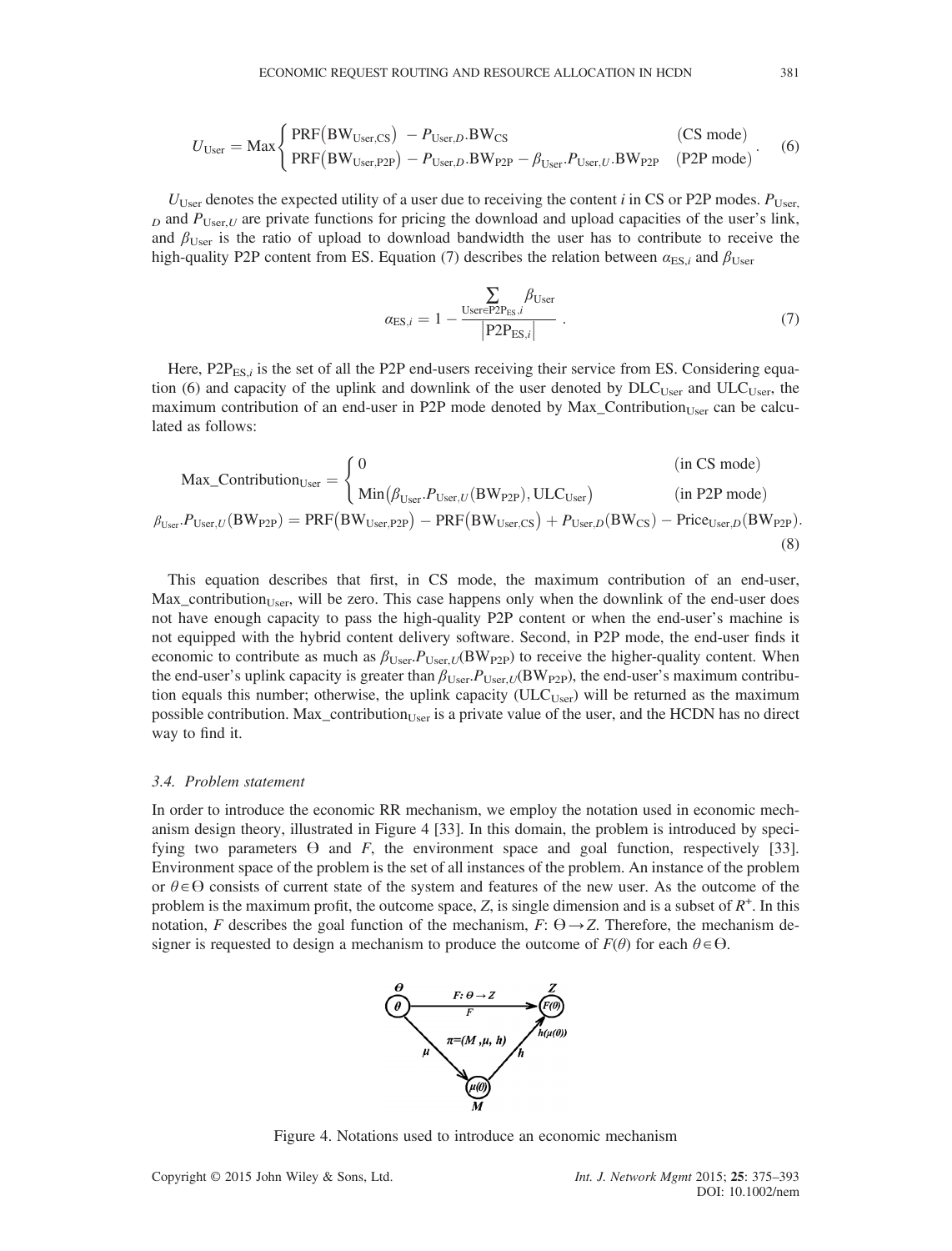An economic mechanism is denoted by  $\pi = (M, \mu, h)$  and consists of three elements, a message space, symbolized by  $M$ , an equilibrium message correspondence, denoted by  $\mu$ , and an outcome function, denoted by h [33], where  $\mu: \Theta \to M$  and h:  $M \to Z$ . The message space M consists of the messages available for communication. The group equilibrium message correspondence  $\mu$  associates with each environment,  $\theta$ , the set of messages,  $\mu(\theta)$ , that are equilibrium or stationary messages for all the agents. The outcome function h translates messages into outcomes. Thus, the mechanism  $\pi = (M, \mu, \mu)$ h) when operated in an environment  $\theta$  leads to the outcome  $h(\mu(\theta))$  in Z. If it is the case for all environments,  $\theta$ , in the given space,  $\Theta$ , the mechanism  $\pi$  leads to a desirable outcome in that environment, then we say that  $\pi$  realizes F on  $\Theta$ .

In this paper, an instance of the problem  $\theta$  is described as follows:

- SLA; for distribution of content  $i$ .
- The user and its private maximum contribution.
- Set of local edge servers containing replicas of the requested content introduced by traditional RR mechanism, TRR(i, End User), and their current state including:  $BWP_{FS}$ ,  $BW_{CSES}$ ,  $BW_{P2P,ES,i}$ ,  $N_{CS,ES}$ ,  $N_{P2P,ES}$  and  $\alpha_{ES,i}$ .

Objective function,  $F$ , is defined to maximize

$$
F(\theta) = \begin{cases} (P_{\text{CS},i} - \text{BWP}_{\text{ES}}).\text{BW}_{\text{CS},i} & \text{(CS mode)}\\ P_{\text{P2P},i}.\text{BW}_{\text{P2P},i} - (1 - \beta_{\text{User}}).\text{BW}_{\text{P2P},i}.\text{BWP}_{\text{ES}} & \text{(P2P mode)} \end{cases} \tag{9}
$$

The only variables in this objective function are selected edge server and amount of the end-user's contribution. Therefore, in order to maximize  $F(\theta)$ , the mechanism must tune two variables,  $\beta_{\text{User}}$  and ES.

### 4. THE PROPOSED MECHANISM

## 4.1. Economic foundations of the request routing mechanism

In order to solve the problem defined earlier, we need to answer two questions for a new user. First, if the user is interested in receiving the content in P2P mode, how much must it pay (contribute) in the form of upload bandwidth to join the P2P service? Second, among the near servers containing replicas of the requested content, which server must take the responsibility to serve the user?

Hybrid CDN–P2P network has the sole responsibility of distribution of the content. Therefore, in this domain, HCDN is able to leverage its monopoly power to determine the optimum contribution level and select the best server. Based on microeconomics theory of monopolistic markets, a monopoly firm is a price maker [10]; therefore, the optimum outcome of the problem can be theoretically calculated by finding the optimum monopoly solution [34]. However, knowing that revenue and cost function of the HCDN, equations (1) and (4), depend on the private utility function of the end-users, equation (6), it is obvious that solving the problem using a straightforward monopoly approach is not trivial.

Users interested in the high-quality P2P content do not naturally reveal their maximum contribution level. If the RR mechanism finds it economically beneficial to serve the new user in P2P mode, the best strategy is to charge the user the highest possible upload bandwidth. In other words, the maximum possible value of  $\beta_{\text{User}}$  maximizes the objective function, equation (9). This strategy does not depend on the selected server. In order to determine  $\beta_{\text{User}}$ , we employ a profit-maximizing auction.

Because of the fact that CDNs are believed to have precise vision of the underlying network [35], under supervision of the administrator (when the number of requests is small) or automatically (when number of requests is large), it is possible to acquire the statistical distribution of private value of users (calculating probability density function (PDF) and cumulative distribution function (CDF) from previous observations) and apply the Myerson equation, equation (10), to determine the optimum price (requested bandwidth). The Myerson approach is proved to be both incentive compatible<sup>2</sup> and profit

<sup>&</sup>lt;sup>2</sup>In mechanism design, a process is incentive compatible if all of the participants fare best when they truthfully reveal any private information asked for by the mechanism.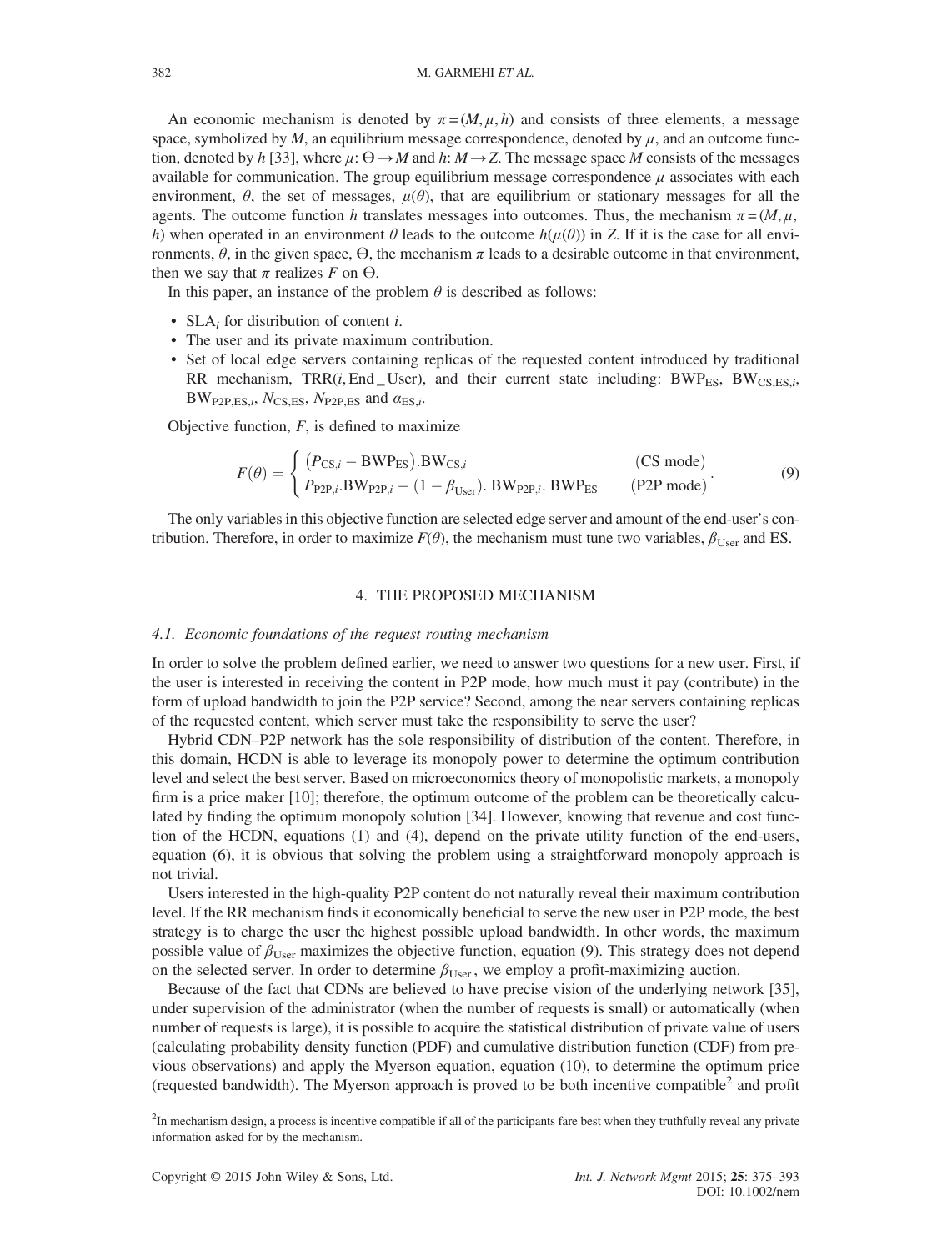| Message name                                       | Source                   | Destination                     | Content                                                                              | Comments                                                                                                                                                                         |
|----------------------------------------------------|--------------------------|---------------------------------|--------------------------------------------------------------------------------------|----------------------------------------------------------------------------------------------------------------------------------------------------------------------------------|
| Hybrid content End-user<br>distribution<br>request |                          | Hybrid RR<br>server (HRRS)      | (Object ID, address<br>of user and desired<br>upload contribution)                   | The employed auction, Myerson,<br>is truthful, so the user has to<br>reveal its truthful maximum value<br>of desired upload contribution                                         |
| Traditional<br>RR request                          | <b>HRRS</b>              | <b>Traditional RR</b><br>server | (Object ID and<br>address of user)                                                   | Exactly same as DNS request                                                                                                                                                      |
| Traditional<br>RR response                         | Traditional<br>RR server | <b>HRRS</b>                     | (Address of edge<br>server <sub>1</sub> , , address<br>of edge server <sub>n</sub> ) | Exactly same as DNS response, it<br>returns address of $n$ edge servers<br>$\in$ Replicas <sub>Content i</sub>                                                                   |
| Expected net<br>profit request                     | <b>RRHS</b>              | Edge server                     | (Object ID, address<br>of user and determined<br>upload contribution)                | The HRRS calculates determined<br>upload contribution using truthful<br>desired upload contribution<br>announced by the user and the<br>Myerson equation                         |
| Expected net<br>profit<br>response                 | Edge<br>server           | <b>HRRS</b>                     | (Expected net profit,<br>mode)                                                       | Each edge server applies equation (5)<br>to calculate its expected net profit<br>due to serving the new user with<br>determined upload contribution<br>either in P2P or CS modes |
| Hybrid<br>content<br>distribution<br>response      | <b>HRRS</b>              | End-user                        | (Address of edge server,<br>mode and determined<br>upload contribution)              | HRRS selects the address of the<br>edge server with the maximum<br>expected net profit and replies the<br>end-user with the address, mode<br>and determined upload contribution  |

Table 2. Message space (*M*) employed to implement the HRR mechanism

DNS, domain name system; RR, request routing; P2P, peer to peer; CS, client–server.

maximizing and employs a take-it-or-leave-it offer to the bidder (end-user) [27].

$$
\phi(b) = b - \frac{1 - \text{CDF}(b)}{\text{PDF}(b)} \rightarrow \text{Opt}(b) = \phi^{-1}(0)
$$
\n(10)

In this equation,  $b = \beta_{User}BW_{P2P,i}$ , where b symbolizes the private value of the user. The Myerson function is denoted by  $\phi(b)$ . CDF(b) and PDF(b) represent the CDF and PDF of private value of users, respectively. Opt( $b$ ) =  $\phi^{-1}(0)$  gives the optimum price of the auction or the optimum contribution of the end-user.

While the Myerson approach determines the amount of bandwidth contribution for end-users, we need another economic mechanism to assign an end-user to the most profitable edge server. In order to select the best server among,  $TRR(i,User)$ , a simple oligopoly is applicable. Oligopolistic markets are based on collusion and are able to increase their benefit to maximum, keeping the prices as much as the monopoly price [10]. Foundation of these markets is based on cooperation of a small group of sellers splitting the market and acting as price setters. It is proved that the equilibrium for an oligopoly is Nash equilibrium<sup>3</sup> [10]. As mentioned earlier, the price of P2P service,  $\beta_{User}$ . BW<sub>P2P,*i*</sub>, is determined in equation (10), and the competition of firms, edge servers, would be only on quantity. For the new end-user, the optimum edge server denoted by  $OptES<sub>User</sub>$  among the candidate edge servers,  $TRR(i,$ User), obtained based on equation (9) and is expressed as follows:

$$
OptESUser = \underset{ES}{\text{argmax}} (F(\theta)) : \{ ES| ES \in TRR(i, User) \}
$$
 (11)

#### 4.2. Mechanism design

In this section, the HCDN RR (HRR) is introduced formally as an economic mechanism. The set of messages, M, employed in HRR is introduced in Table 2.

<sup>&</sup>lt;sup>3</sup>Nash equilibrium: a situation in which economic actors are interacting with one another, each choose their best strategy given the strategies that all the other actors have chosen.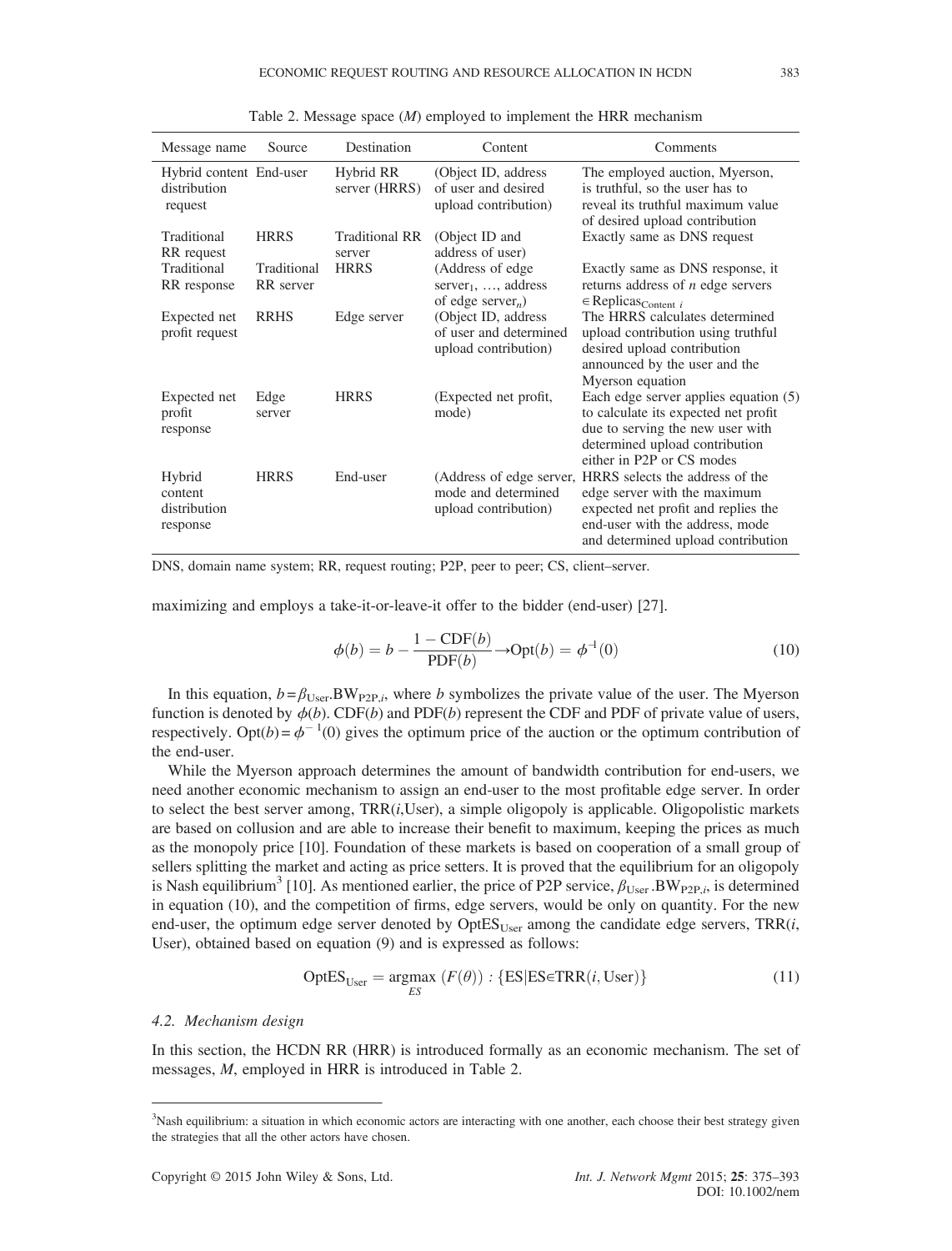Figure 5 illustrates the flow of  $\mu(\theta)$ , in HRR. In step 1, HRR receives the request of the user in the form of a hybrid content distribution request message. This message, in addition to the ID of the content and address of the user, contains its maximum desired contribution level to receive the content in P2P mode. The user is assumed to be rational and aware that an incentive-compatible auction is employed to reveal its private value. Thus, the dominant strategy for the user is to declare truthfully its maximum upload contribution [27] quantified by equation (8).

Hybrid CDN–P2P network RR begins when an end-user requests for the content i. First, the HRRS, in Figure 5, receives the hybrid content distribution request message and performs the following operations as step 2: First, it determines the optimum bandwidth contribution, based on equation (10), and decides to accept or reject the user's request. Second, HRR sends address of the user and the ID of the requested content through a traditional RR request message to the traditional DNS-based mechanism (traditional RR server).

In step 3, HRRS receives the traditional RR response (TRRRS) message. For rejected requests (endusers with desired contribution less than determined contribution level), HRR forwards the address of nearby edge servers obtained from TRR to the end-user to receive the content in CS mode (jumps to step 6). But for accepted requests in step 4, using expected net profit request messages, HRRS, requests the edge servers introduced in TRRRS message to determine their expected profit if they serve the new user with determined bandwidth contribution. In step 5, edge servers respond HRRS with expected net profit response messages and determine their maximum expected net profit to serve the new end-user in addition to the respective content distribution mode. Finally, in step 6, HRRS selects the server with maximum expected net profit and through a hybrid content distribution response message provides the user with the address of the selected edge server, the preferred content distribution mode and the requested bandwidth contribution.

It is assumed that  $h(\mu(\theta))$  is being calculated using equation (9). Moreover, the mechanism acquires the contribution level from the profit-maximizing auction and selects the most profitable edge server and content delivery mode through equation (11). Therefore, it can be concluded that the mechanism is able to maximize the objective function, equation (9). In other words, the mechanism realizes the objective function  $F(\theta)$ .

In HRR mechanism, HRRS sends requests to the traditional DNS-based RR mechanism frequently. Therefore, the best possible place for the HRRS servers seems to be on the same physical machine or the same network of presence of the DNS-based traditional RR. If the HRR finds all the servers listed in TRRRS message saturated, it queries higher level DNS-based RR for potential servers. This case happens only when all the local edge servers are saturated; thus, it harms locality of traffic but improves reliability of the system and increases the potential of the system to overcome flash crowds.



Figure 5. Request Routing Mechanism of Hybrid CDN-P2P network (HRR mechanism). P2P, peer to peer; CS, client–server; ENPRS, expected net profit response; ENPRQ, expected net profit request; TRRRQ, traditional request routing request; DNS, domain name system; TRRRS, traditional request routing response; HRRS, hybrid request routing server; HCDRQ, high content distribution request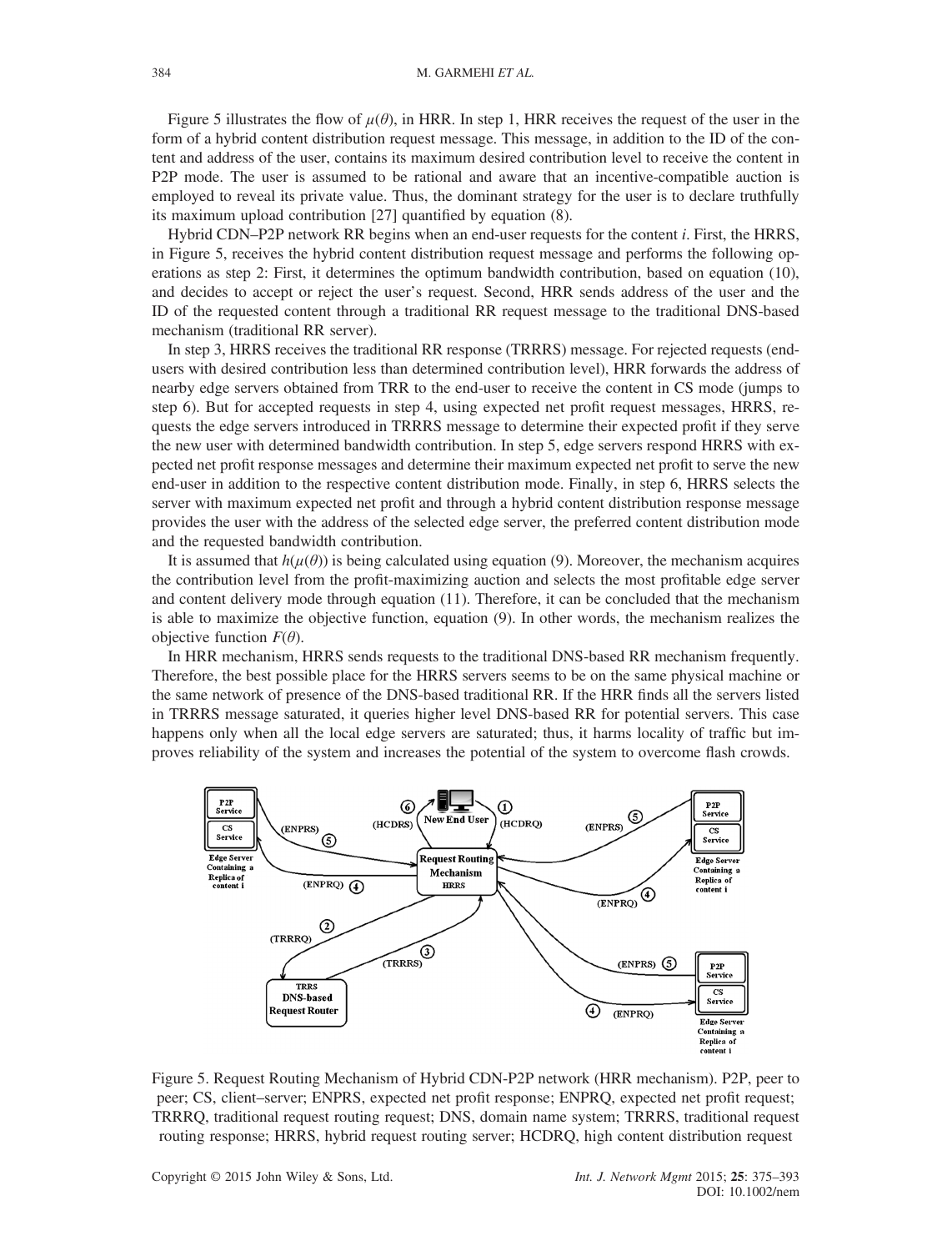Figure 5 depicts that HRR, as a distributed mechanism, uses 10 messages to route a request. Because messages transferred for steps 4 and 5 are sent concurrently, only six round-trip times are sufficient to route a request in HRR.

## 5. PERFORMANCE EVALUATION

## 5.1. Experimental setup

We have employed a custom-written simulation test bed to study the performance of HRR. The discrete event simulation is written in C++, compiled using Borland C++ 5.02 compiler, and runs on a Windows machine with two 3.2 GHz processing cores and 4 GB of RAM. Because RR mechanism in HRR demands the strategic decision of the end-users, and it is not possible to have thousands of real users simultaneously, their behaviour is also simulated and fed to the test bed. Although the HRR mechanism is theoretically able to solve the problem in any environment, maximum effort has been made to set the parameters as real as possible. Some of the parameters of the environment (e.g. sequence and source address of requests and location of edge servers and replicas) are set using the real log files of a traditional CDN during the month of May 2013, operating in Australia. Other parameters are assigned based on approximate distribution of parameters in the geographical domain of the referenced CDN [36].

Among the parameters of end-users, the source IP address and the sequence of requests are extracted from the CDN's trace log files. Because measurement of different features of users is not in domain of this research, some simplifying assumptions are made to set their private values. The upload and download capacities and their respective prices are assumed as random variables having normal distribution with standard deviation equal to one-fourth mean. Values of preferences of users are also set using the same approach.

A typical 1000 s streaming content with bandwidth of 500 kbps (medium quality 240p with H.264 encoding) is considered as the CS service [37]. Bandwidth of P2P content is assumed as double of CS service, 1Mbps (480p with H.264 encoding) [37]. Price of bandwidth for CS service is extracted from the SLA of the CDN, and in order to keep the SLA incentive compatible, the price of bandwidth for P2P service is assumed as one-fourth of CS bandwidth price. Considering equation (1), cost of P2P service per user in the SLA for the content provider is half of the CS service. It is assumed that 10 edge servers have replicas of the stream. These servers are able to distribute the content in both P2P and CS

| Parameter                                   | Value              | Comment                                            |
|---------------------------------------------|--------------------|----------------------------------------------------|
| $BW_{CS,i}$                                 | $0.5$ Mbps         | Bit rate of an average quality video               |
| $BW_{P2P,i}$                                | 1 Mbps             | Bit rate of a good quality video                   |
| $P_{CS,i}$                                  | \$80/Gbps          | Price of traditional CDN service in the SLA        |
| $P_{\rm P2P,i}$                             | \$20/Gbps          | To keep the SLA incentive compatible, the price    |
|                                             |                    | of CS service is assumed to be two times of the    |
|                                             |                    | P <sub>2</sub> P service price per user            |
| $\label{eq:swPrice} BWPrice_{Edge\_Server}$ | $[60, 76]$ \$/Gbps | Network bandwidth price at different edge servers  |
| $Price_{User,D}$                            | \$100/Gbps         | Average price of download bandwidth, a normal      |
|                                             |                    | distribution with standard deviation of one-fourth |
|                                             |                    | average is used in the simulation                  |
| Price $_{User, U}$                          | \$200/Gbps         | Average price of upload bandwidth, a normal        |
|                                             |                    | distribution with standard deviation of one-fourth |
|                                             |                    | average is used in the simulation                  |
| $DLC_{User}$                                | 4 Mbps             | Average of download bandwidth in geographical      |
|                                             |                    | domain of the referenced CDN                       |
| $ULCI$ <sub>Leer</sub>                      | 1 Mbps             | Average of upload bandwidth in geographical        |
|                                             |                    | domain of the referenced CDN                       |
|                                             |                    |                                                    |

Table 3. Summary of parameters used in experiments

CDN, content delivery network; SLA, service-level agreement; P2P, peer to peer; CS, client–server.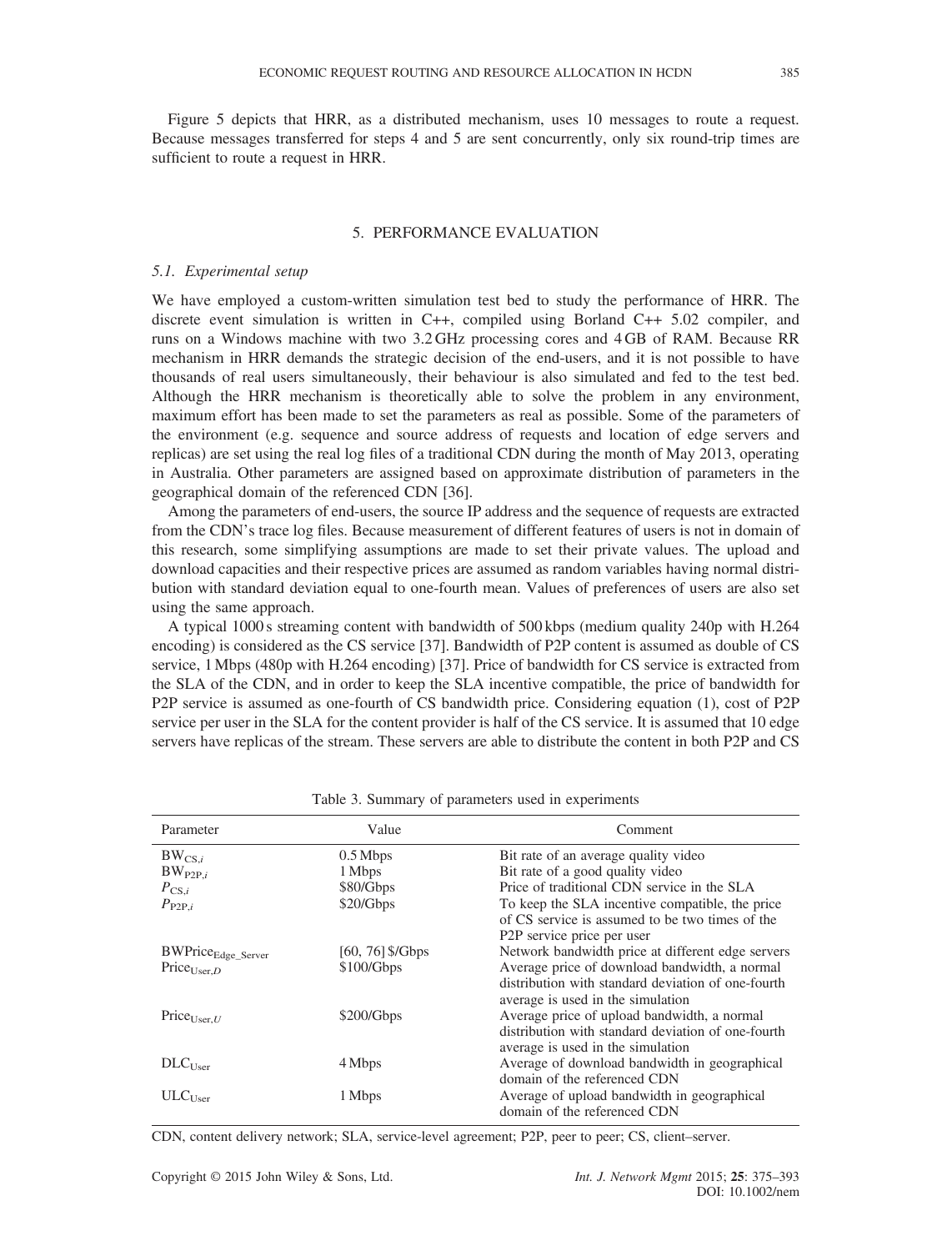modes. One HRRS server is responsible to perform RR for this network. Table 3 represents values of parameters used in experiment.

In our experiments, a traditional DNS-based RR returns address of three nearest servers for each request. The administrator at the beginning of content delivery service assigns values of the PDF and CDF of the private values of end-users. After that, the number of requests became enough, and before bootstrapping of P2P network, the HRRS gradually calculates the mean and variance of bids to have good estimates of PDF and CDF functions used in the Myerson mechanism. In order to keep the experiments comparable, churn rate of end-users is not considered. In other words, the users enter the system in an accumulative manner to enable us to study the behaviour of the HRR increasing the load without worrying about the churning rate. As number of replicas compared with number of end-users is negligible, we have excluded replication cost from cost calculations. When the simulation starts, users request for the content, one by one, receive the hybrid content distribution response message and make strategic decision on joining P2P network or receiving CS content.

#### 5.2. Experiments

In order to study the performance of HRR, we have studied its outcome in four different experiments. First, we have studied the behaviour of HRR under a real workload. Next, we have compared outcome of HRR with other strategies. At the third experiment, we have studied the effect of parameters of the contracted SLA in the behaviour of HRR and end-users. The last experiment is devoted to studying the performance and economics of hybrid content distribution under future conditions.

#### 5.2.1. Normal operation

In the first experiment, 2000 requests are submitted to the system. Distribution of the end-users among edge servers and economics of HRR are reported in Table 4.

The two last rows of the table show the cost and revenue of the system assuming a pure CS content delivery and enable us to compare the economics of the HCDN with a traditional CDN. The last

| Edge server ID                        | $\mathbf{1}$ | $\overline{2}$ | 3      | $\overline{4}$ | 5     | 6      | 7     | 8      | 9     | 10    | Total  |
|---------------------------------------|--------------|----------------|--------|----------------|-------|--------|-------|--------|-------|-------|--------|
| Bandwidth price<br>$(\frac{$}{Gbps})$ | 76           | 60             | 62     | 64             | 74    | 66     | 68    | 76     | 70    | 68    | 68     |
| Number of<br>end-users                | 70           | 478            | 446    | 227            | 117   | 213    | 130   | 66     | 122   | 131   | 2000   |
| Number of P2P<br>end-users            | 61           | 391            | 376    | 190            | 106   | 188    | 105   | 58     | 103   | 104   | 1682   |
| Number of CS<br>end-users             | 9            | 87             | 70     | 37             | 11    | 25     | 25    | 8      | 19    | 27    | 318    |
| $\alpha$                              | 0.16         | 0.16           | 0.156  | 0.176          | 0.187 | 0.159  | 0.15  | 0.182  | 0.142 | 0.185 | 0.164  |
| Bandwidth spent                       | 14.27        | 106.1          | 93.92  | 52.02          | 25.3  | 42.37  | 28.25 | 14.57  | 24.15 | 32.8  | 433.8  |
| by the server<br>(Mbps)               |              |                |        |                |       |        |       |        |       |       |        |
| <b>Bandwidth</b>                      | 65.5         | 434.5          | 411    | 208.5          | 111.5 | 200.5  | 117.5 | 62     | 112.5 | 117.5 | 1841   |
| delivered to<br>end-users (Mbps)      |              |                |        |                |       |        |       |        |       |       |        |
| <b>Bandwidth</b>                      | 51.23        | 328.4          | 317.07 | 156.47         | 86.15 | 158.12 | 89.25 | 47.425 | 88.35 | 84.7  | 1407.2 |
| contribution of<br>end-users (Mbps)   |              |                |        |                |       |        |       |        |       |       |        |
| Cost in hybrid<br>mode $(\$)$         | 1.075        | 6.375          | 5.825  | 3.325          | 1.875 | 2.8    | 1.925 | 1.1    | 1.7   | 2.225 | 28.225 |
| Revenue in hybrid<br>mode $(\$)$      | 1.58         | 11.3           | 10.33  | 5.28           | 2.55  | 4.75   | 3.1   | 1.48   | 2.825 | 3.15  | 46.35  |
| Cost in pure CDN                      | 2.65         | 14.35          | 13.825 | 7.275          | 4.325 | 7.025  | 4.425 | 2.5    | 4.275 | 4.45  | 65.1   |
| mode $(\$)$                           |              |                |        |                |       |        |       |        |       |       |        |
| Revenue in pure<br>$CDN$ mode $(\$)$  | 2.8          | 19.125         | 17.85  | 9.075          | 4.675 | 8.525  | 5.2   | 2.65   | 4.875 | 5.25  | 80     |

Table 4. Summary of results for serving 2000 end-users

CDN, content delivery network; CS, client–server; P2P, peer to peer.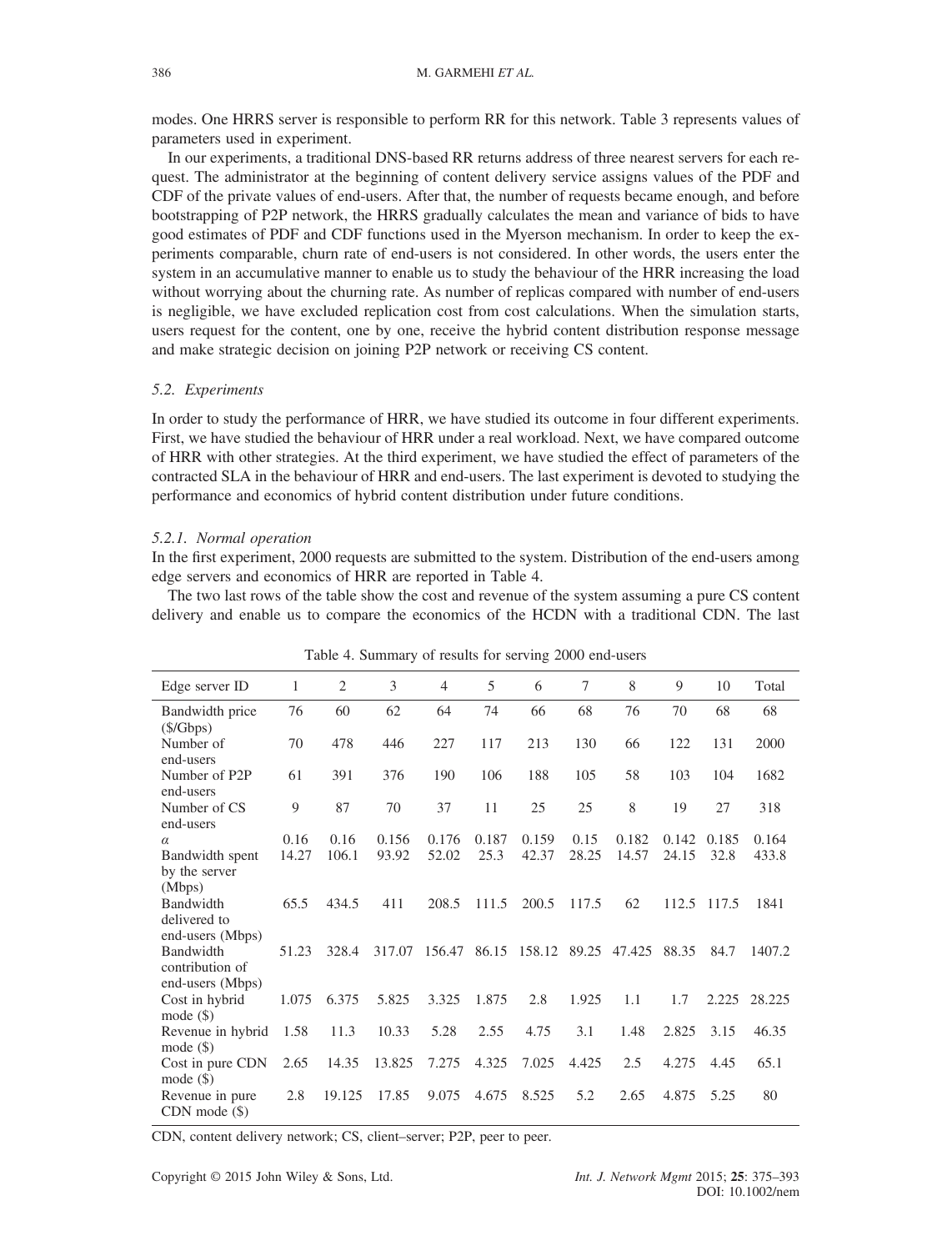column of the Table 4 shows aggregated outcome of HRR mechanism for all the edge servers. Based on these results, we can see that although most of the users prefer to receive the content with higher quality using P2P network and contribute in content distribution, 19.05% of them (381/2000) strategically decided to received the CS content. These CS end-users did not find it possible (14.9% of them due to their downlink capacity) or economic (4.15% of them due to their preference function and upload bandwidth price) to contribute in P2P content delivery and receive higher-quality content. Considering the average value of  $\alpha$  reported at the last column of Table 4, the HCDN affords only 16.4% of bandwidth delivered in P2P network. The HCDN has spent 433.8 Mbps upload capacity, P2P end-users have provided 1407.2 Mbps bandwidth and the system succeeded to deliver a total of 1841 Mbps bandwidth to 2000 end-users.

In this experiment, although the price of service (in the SLA) for a P2P end-user receiving double bandwidth is half of a CS end-user, HRR has succeeded to increase the net profit of pure CDN mode from  $(80-65.1 = $14.9)$  to  $(46.35-28.25 = $18.125)$  in hybrid mode. This observation reveals the winwin situation for the content provider who has to pay \$46.35 instead of \$80, and the HCDN earns \$18.125 instead of \$14.9 and also for 83.6% (1682/2000) of end-users who received the content with double quality. It is also observable that servers with lower bandwidth price, that is, servers 2 and 3, succeeded to serve more users, and it is easy to find out that when number of P2P end-users at an edge server increases, it becomes able to absorb more end-users and succeeds to offer the P2P service to more end-users.

## 5.2.2. Comparison of hybrid request routing with other strategies

In order to study the performance of HRR, we have implemented three other RR strategies. These strategies include the following:

- Non-oligopolistic RR with the Myerson auction. The Myerson auction is moved to edge servers, and users are free to choose one of handful nearby edge server strategically.
- Oligopolistic RR with Vickrey auction. Instead of the Myerson approach, a Vickrey auction receives requests and determines the contribution level using second-price auction.
- Pure CDN where the P2P content delivery is shut down and all requests are served in CS mode.

As shown in Figure 6, HRR is able to provide more net profit compared with all other approaches. This experiment implies that both maximization of end-user's contribution and economical balance of the load on edge servers are necessary to reach the maximum profit for the HCDN. Application of the Myerson mechanism even without oligopoly gives more net profit compared with Vickrey truthful auction. This observation verifies that Vickrey and all the classes of VCG truthful auctions are not able to maximize the net profit and just benefit social welfare of the end-users [27]. In fact, class of VCG mechanisms is able to reveal the private values of endusers, but they are not able to benefit from this information, maximize the net profit and maximize the total payment of end-users (in the form of upload bandwidth). As expected, the lowest outcome belongs to pure CS strategy.



Figure 6. Comparison of net profit in different mechanisms varying number of end-users.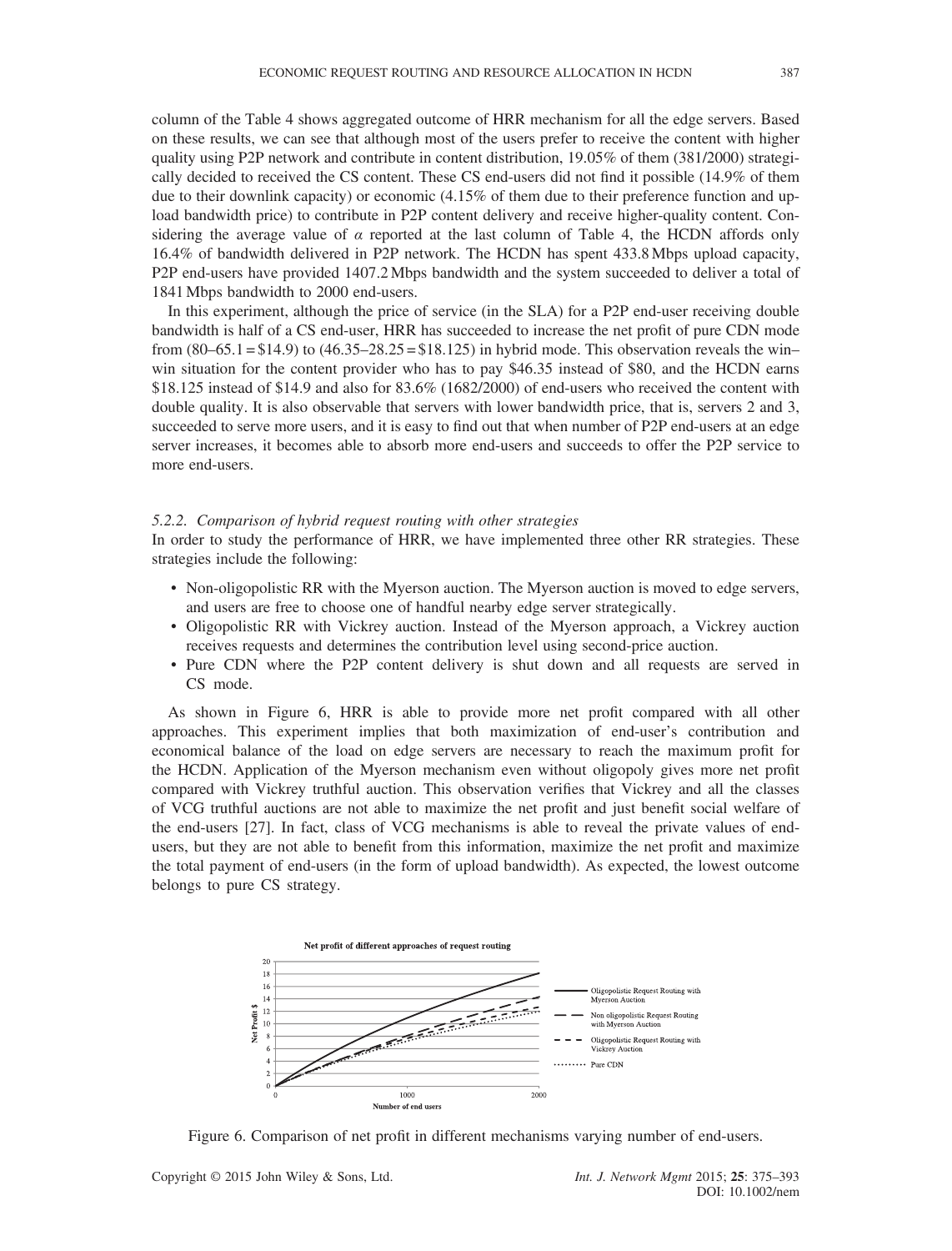## 5.2.3. Effect of parameters of service-level agreement in hybrid request routing

The third experiment is devoted to study the effect of variation of parameters of the SLA in economics of content distribution. These parameters are varied in two scenarios: price of P2P service is varied, while the price of CS service is kept constant, and bandwidth of the P2P content is varied against the bandwidth of CS content, while the bandwidth of CS service is kept steady. Two thousand requests are submitted to the system, and effect of the variation in the SLA parameters on both economics of the hybrid content distribution and decisions made by the end-users is reported.

Figure 7 illustrates the effect of variation of price ratio,  $P_{\text{ratio}} = P_{\text{P2P}}/P_{\text{CS}}$ , on the number of requests served in P2P mode when  $P_{CS}$  is kept constant. Effects of this variation on cost of the content distribution for the content provider (revenue of HCDN), the cost of content distribution for HCDN and the net profit of HCDN are illustrated in Figure 8.

Figures 7 and 8 represent that variation of the P2P traffic price against price of the CS service does not affect the contribution of end-users. When the price of the P2P service is below a threshold  $(0.21 \times P_{CS})$ , all the requests are served in CS mode. Therefore, the cost of content distribution for the content provider (revenue of the HCDN) and cost of the content distribution for HCDN have remained constant. After the threshold, P2P content distribution becomes economic for HCDN, and as a result of contribution of end-users, content distribution cost for HCDN drops. Effect of this sudden decrease of content distribution cost on the revenue function is also visible. After the threshold, the revenue and the net profit of HCDN increase linearly. So, below this threshold, the HCDN loses its incentive to distribute the content in P2P mode, and just above this threshold, the content is delivered in hybrid mode. Practically, this threshold can determine the minimum price of P2P service in hybrid content delivery.



Figure 7. Effects of variation of Price of P2P bandwidth on number of P2P end users



Figure 8. Effects of variation of Price of P2P bandwidth on economics of HCDN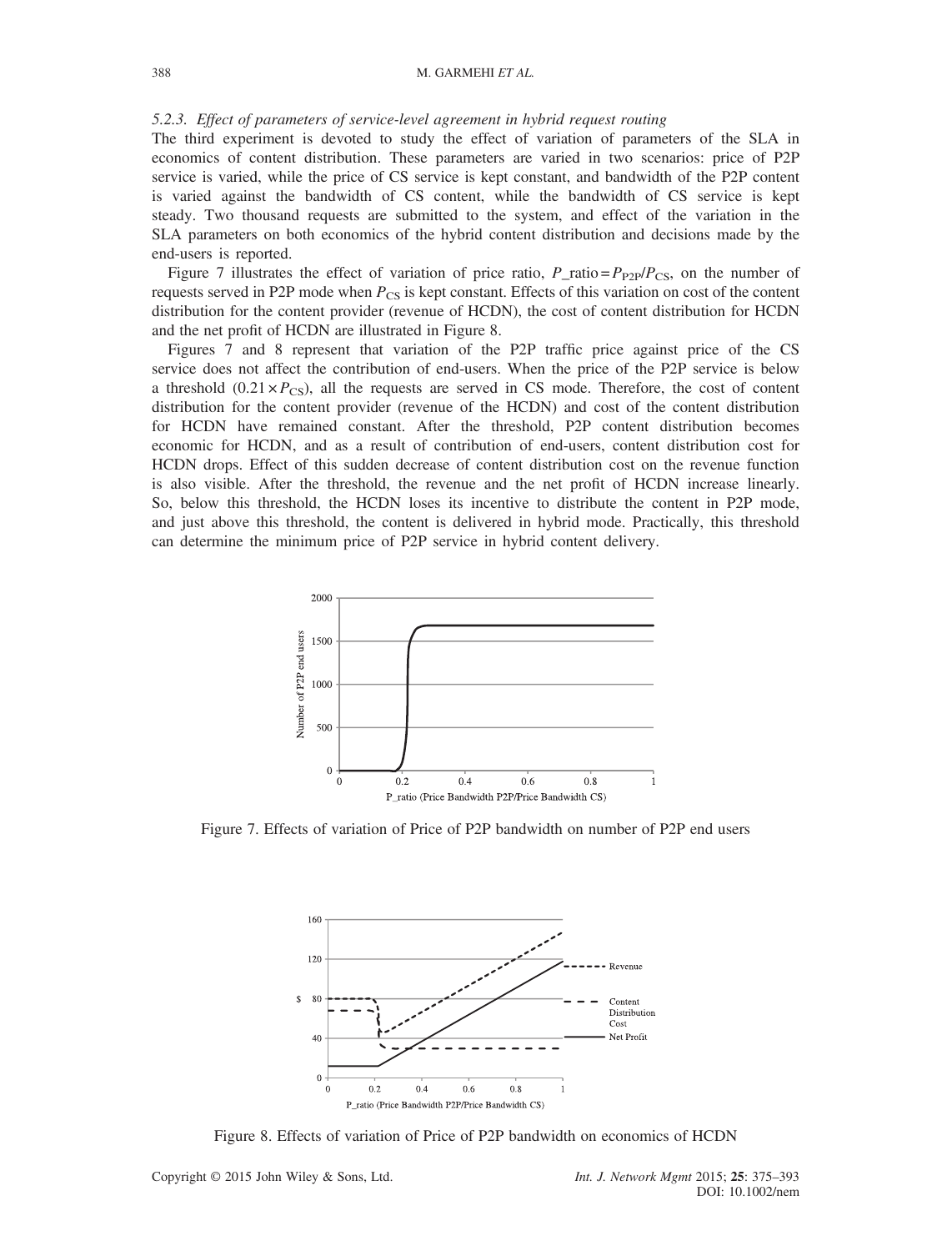

b. Bandwidth contribution of P2P end users varying Bandwidth of d. Revenue and cost of HCDN varying Bandwidth of P2P stream P<sub>2P</sub> stream

Figure 9. (a) Number of peer-to-peer (P2P) end-users varying bandwidth of P2P stream, (b) bandwidth contribution of P2P end-users varying bandwidth of P2P stream, (c) net profit of hybrid content delivery network–peer-to-peer network (HCDN) varying bandwidth of P2P stream, and (d) revenue and cost of HCDN varying bandwidth of P2P stream

Figure 9(a–d) illustrates effects of the variation of bandwidth ratio (B\_ratio = BW<sub>P2P</sub>/BW<sub>CS</sub>) on the economics and performance of the HCDN.

Figure 9(a) depicts that increasing the quality of P2P content motivates more end-users to contribute their bandwidth into the P2P networks and receive P2P content. With settings given in Table 3, when the bandwidth of the P2P content is 2.235 times more than CS content, the number of P2P end-users and the net profit of HCDN are maximized as illustrated in Figure 9(a and c, respectively). At this point also, the content distribution cost for the content provider (revenue of HCDN) is minimized. Figure 9(b) shows that maximum total bandwidth contribution of end-users does not necessarily happen when the number of P2P end-users is maximized. Instead, when the quality of P2P content increases, end-users with limited upload capacity become unable to satisfy requested upload contribution of the HCDN, but end-users with high-upload capacity find it beneficial to contribute more and receive higher-quality content. Increasing B\_ratio forces the HCDN to afford a bigger fraction of P2P content delivery bandwidth and decreases its net profit. Because of the fact that upload capacity of the end-users is limited, with further increase of  $B$ \_ratio, the HCDN loses its incentive to deliver the P2P service, its net profit decreases and it makes the HCDN offer just CS service, like a traditional CDN.

## 5.2.4. The performance of hybrid request routing under future conditions

Because of the increasing trend of the end-user access bandwidth and streaming video quality, major competitors of content delivery market are getting ready for distribution of very high bandwidth content. In future, it would be common to have the streaming video content with quality as high as 1080p, 2160p or even 4320p. In addition, in the future, the average access bandwidth of end-users will be improved several times. In this test, the performance of HRR mechanism is studied under future conditions.

Considering the year 2018 as the future reference point, the average access bandwidth of the end-users, their bandwidth price and parameters of the SLA are scaled considering the global [38] and local [39] forecasts of the network performance and economics. Based on these forecasts, the average access bandwidth is assumed to be 42.5 Mbps [38]. The price of content delivery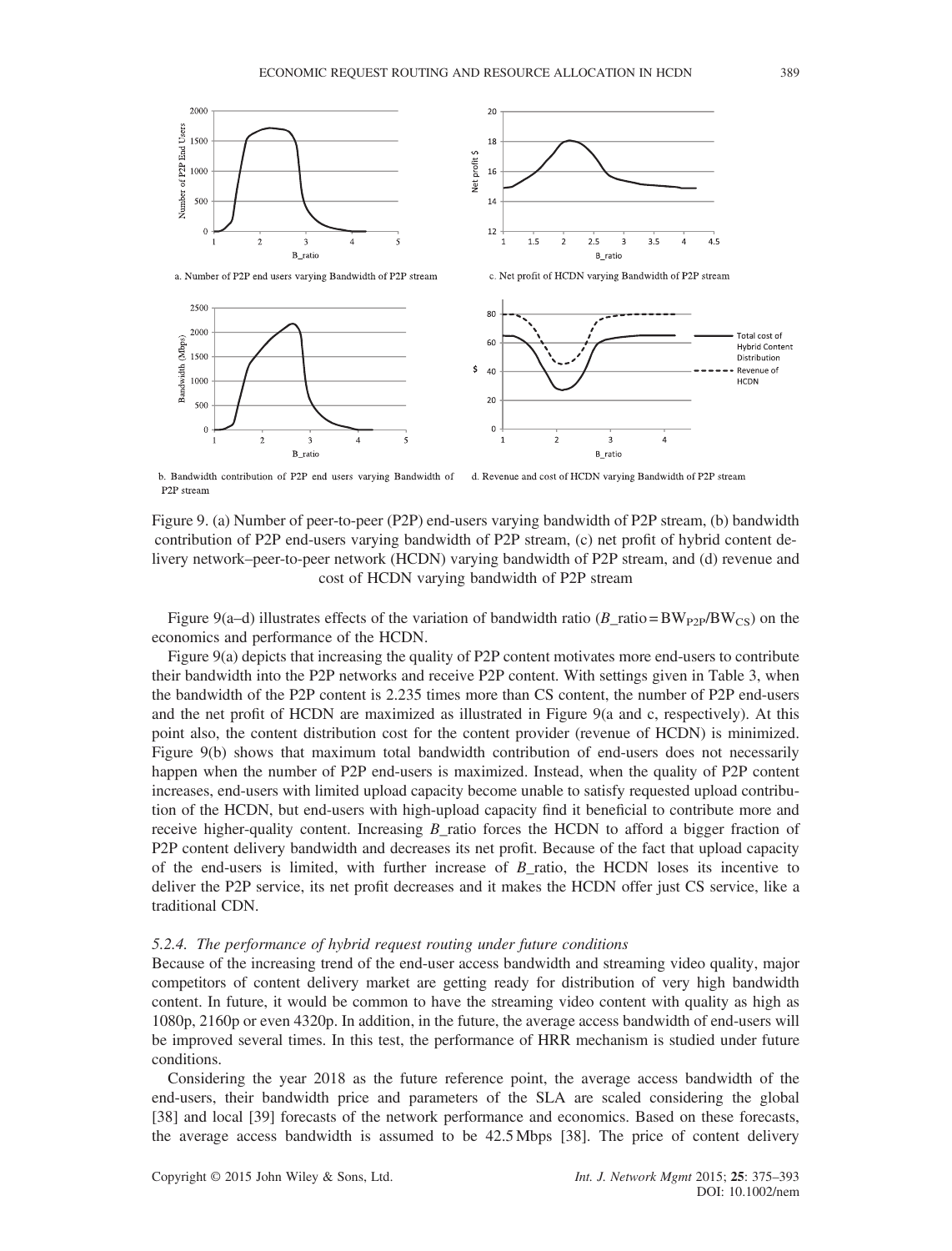| Encoding standard                          |        | VP <sub>9</sub> |         | h.264  |        |                   |  |
|--------------------------------------------|--------|-----------------|---------|--------|--------|-------------------|--|
| Resolution of CS content                   | 720p   | 1080p           | 1440p   | 480p   | 720p   | 1080p             |  |
| Resolution of P2P content                  | 1080p  | 1440p           | 2160p   | 720p   | 1080p  | 1440 <sub>p</sub> |  |
| Bandwidth of CS content (Mbps)             | 1.378  | 2.182           | 6.522   | 1.0    | 2.5    | 4.5               |  |
| Bandwidth of P2P content (Mbps)            | 2.182  | 6.522           | 10.4    | 2.5    | 4.5    | 8.0               |  |
| Number of P2P end-users                    | 1841   | 1735            | 1689    | 1928   | 1845   | 1733              |  |
| Number of CS end-users                     | 159    | 265             | 311     | 72     | 155    | 267               |  |
| $\alpha$                                   | 0.168  | 0.185           | 0.162   | 0.169  | 0.178  | 0.173             |  |
| Bandwidth spent by the HCDN (Gbps)         | 0.894  | 2.672           | 4.873   | 0.887  | 1.865  | 3.600             |  |
| Bandwidth delivered to end-users (Gbps)    | 4.236  | 11.894          | 19.593  | 4.892  | 8.690  | 15.065            |  |
| Bandwidth contribution of end-users (Gbps) | 3.342  | 9.222           | 14.719  | 4.005  | 6.824  | 11.456            |  |
| Cost in hybrid mode $(\$)$                 | 20.263 | 60.556          | 110.47  | 20.095 | 42.281 | 81.599            |  |
| Revenue in hybrid mode (\$)                | 32.623 | 90.857          | 171.193 | 34.053 | 65.683 | 124.466           |  |
| Net profit in hybrid mode $(\$)$           | 12.359 | 30.3            | 60.716  | 13.957 | 23.402 | 42.867            |  |
| Cost in pure CDN mode (\$)                 | 62.469 | 98.917          | 295.664 | 45.333 | 113.33 | 204.00            |  |
| Revenue in pure CDN mode (\$)              | 73.493 | 116.373         | 347.84  | 53.333 | 133.33 | 240.00            |  |
| Net profit in pure CDN mode (\$)           | 11.024 | 17.456          | 52.176  | 8      | 20     | 36                |  |
| Improvement of the net profit in           | 37.9%  | 33.3%           | 35.4%   | 40.9%  | 35.9%  | 34.4%             |  |
| HCDN compared with traditional             |        |                 |         |        |        |                   |  |
| <b>CDN</b>                                 |        |                 |         |        |        |                   |  |

Table 5. The performance of HRR under future conditions

service and bulk bandwidth are scaled down with respect to the improvement in the average access bandwidth. In order to choose the video qualities of the future HCDN, a wide spectrum of video qualities from 720p to 2160p is used. It is assumed that the video is encoded with Google's new VP9 video codec [40] and popular h.264 codec. As it can be apparently seen in Table 5, qualities of CS and P2P content are set as (720p and 1080p), (1080p and 1440p) and (1440p and 2160p) for VP9 codec and (480p and 720p), (720p and 1080p) and (1080p and 1440p) for h.264 codec. In this test, other parameters of the environment, like the topology of the underlying network, total number of end-users and the duration of the streaming content, are kept consistent with those of the previous experiments. Table 5 reports the performance and economics of the HCDN architecture with HRR mechanism under new conditions and for different video qualities. The results of the experiment show that HRR has always succeeded to benefit from the bandwidth contribution of the end-users  $(a)$ . As a result, the content provider always has to spend less (compared with the traditional CDN economy), the HCDN provider has a positive and considerably large profit margin and a big fraction of end-users enjoy the stream of video with higher quality. The last three rows of Table 5 report the cost and revenue of a traditional CDN economy and compare the net profit of HCDN architecture with the traditional CDN. This experiment vividly shows that the HRR is able to keep the HCDN architecture more profitable compared with the pure CDN economy even in the future.

#### 5.3. Practical implications

Our experiments depict that, employing an economic RR and using the hybrid content delivery approach, it is possible to benefit all the three sides of the content distribution economy. In other words, the economic RR mechanism enables the HCDN to provide a big fraction of end-users with higher-quality content, increase the profit of HCDN provider and decrease the expenditures of content provider at the same time. Therefore, there is a high economic potential for CDNs to offer HCDN services and improve their profit.

These experiments also show that the parameters of the SLA between HCDN and the content provider must be adjusted with special care. In other words, although the price of P2P bandwidth must be less than the price of CS bandwidth, it must be more than a special threshold to incentivize the HCDN to offer the hybrid service. This threshold affects from the private value of end-users, and in this study, we showed that the minimum value of  $P_{P2P}$  at the SLA must be at least 0.21  $*P_{CS}$ .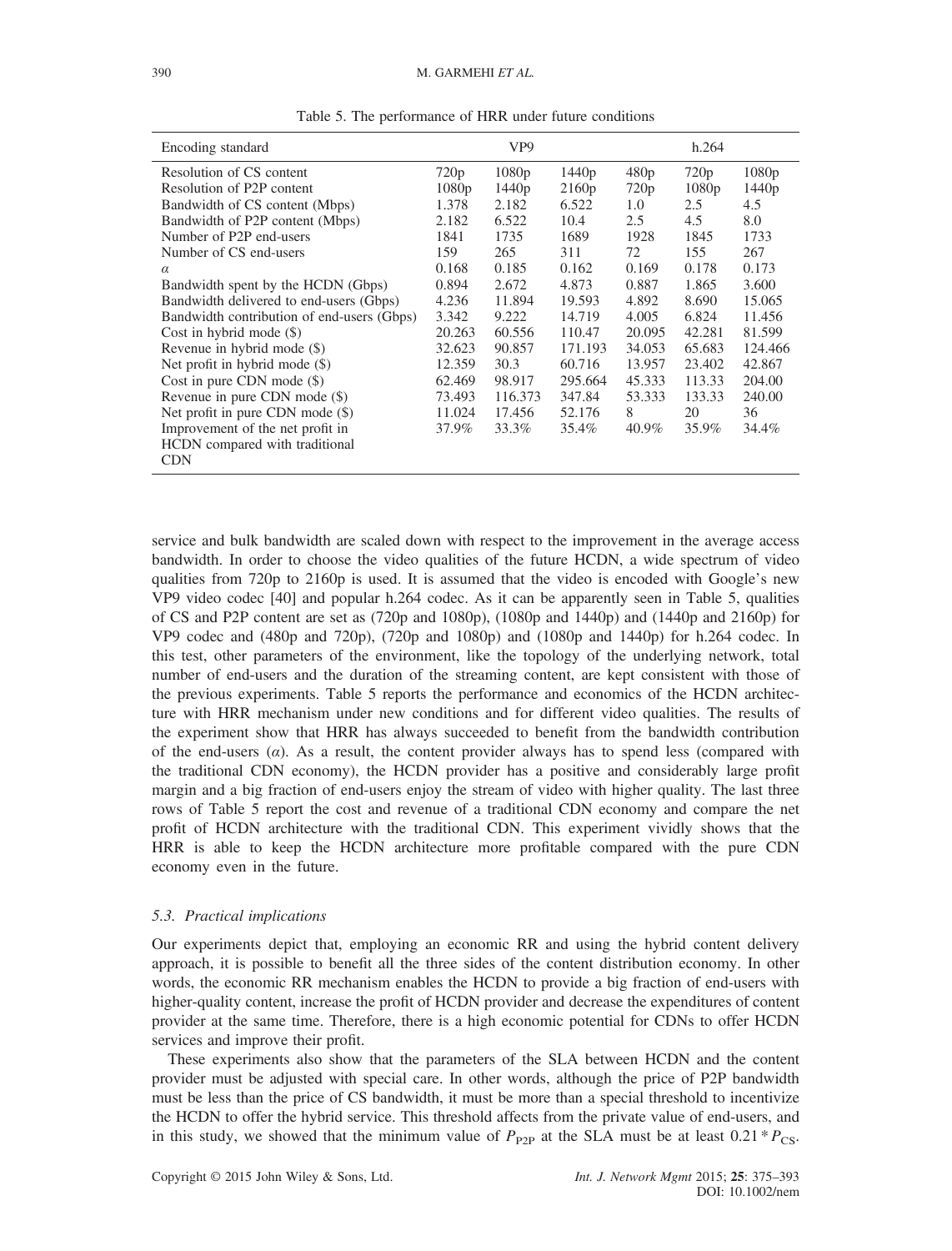Bandwidth of P2P content must be large enough to incentivize the end-users to contribute in the P2P content delivery. We showed that in this environment, for a wide spectrum of the P2P QoS, the economic RR for hybrid content delivery can increase the profit significantly. Also, we observed that in this domain, the net profit of HCDN compared with the total bandwidth contribution of P2P endusers influences more from population of the P2P end-users. In other words, increase of quality of P2P service can maximize total bandwidth contribution of the end-users, but this maximum point does not necessarily maximize the net profit of the HCDN because at this point the HCDN has to spend more bandwidth to incentivize a relatively small group of end-users to contribute in the P2P content delivery.

In order to verify the scalability of HCDN architecture and HRR mechanism, some simulation studies performed. In these experiments parameters of the underlying network scaled considering the forecasts of global network growth. In addition in these experiments the effect of new video encoding standards on the performance of HRR studied. Results vividly show that HRR mechanism is able to guaranty the performance and economics of content distribution in HCDN, even in the future.

## 6. CONCLUSION AND FUTURE WORK

We introduced a new RR mechanism for the streaming content distribution in HCDNs. Design of the mechanism performed considering both performance and economic constraints. Maximization of the net profit of the CDN owner is set as the optimization goal, and we showed that the problem consists of two isolated decisions, the optimum requested bandwidth contribution and the optimum assignment of end-users to edge servers.

Experimental results demonstrate that application of HRR makes it possible to serve a big fraction of end-users with higher-quality content, improve the net profit of HCDN provider and at the same time decrease the expenditures of content provider. In order to evaluate the performance of HRR, some other strategies including Vickrey second-price auction were implemented, and experiments show that compared with all other strategies, HRR has the best outcome.

Effect of the SLA parameters in the economics and performance of hybrid content distribution was studied, and we have also showed that parameters of the SLA must be determined by considering incentives of the content provider, the HCDN provider and end-users.

Scalability of the HCDN architecture and HRR mechanism was studied under future conditions, and we showed that HRR remains effective even when the access bandwidth improves and the quality of the video stream increases several times.

Content delivery networks optimize their performance by relying on two key mechanisms: RR and RP. In the future, we will consider RP mechanism for streaming content of hybrid CDN–P2P architecture. Because the HCDN serves the users with either CS or P2P mode, the RP mechanism of an HCDN has a fundamental difference with RP in traditional CDNs. This mechanism in addition to challenges of RP in traditional CDNs will optimize two sets of edge servers (CS and P2P) to replicate the content in CS and P2P modes.

#### REFERENCES

- 1. Hao Y, Liu X, Zhan T, Sekar V, Qiu F, Lin C, Zhang H, Li B. Design and deployment of a hybrid CDN–P2P system for live video streaming: experiences with LiveSky, in Proceedings of the 17th ACM international conference on Multimedia. ACM, 2009, pp. 25–34.
- 2. Pathan M, Buyya R. A taxonomy of CDNs. In Content Delivery Networks. Springer: Berlin Heidelberg, 2008; ch. 2, pp. 33–77.
- 3. Pallis G, Vakali A. Insight and perspectives for content delivery networks. Communications of the ACM 2006; 49(1): 101–106.
- 4. Buyya R, Pathan M, Vakali A. Content Delivery Networks. Springer: Berlin, 2008.
- 5. CardelliniV, Colajann M, Yu PS. DNS dispatching algorithms with state estimators for scalable Web-server clusters. World Wide Web 1999; 2(3): 101-113.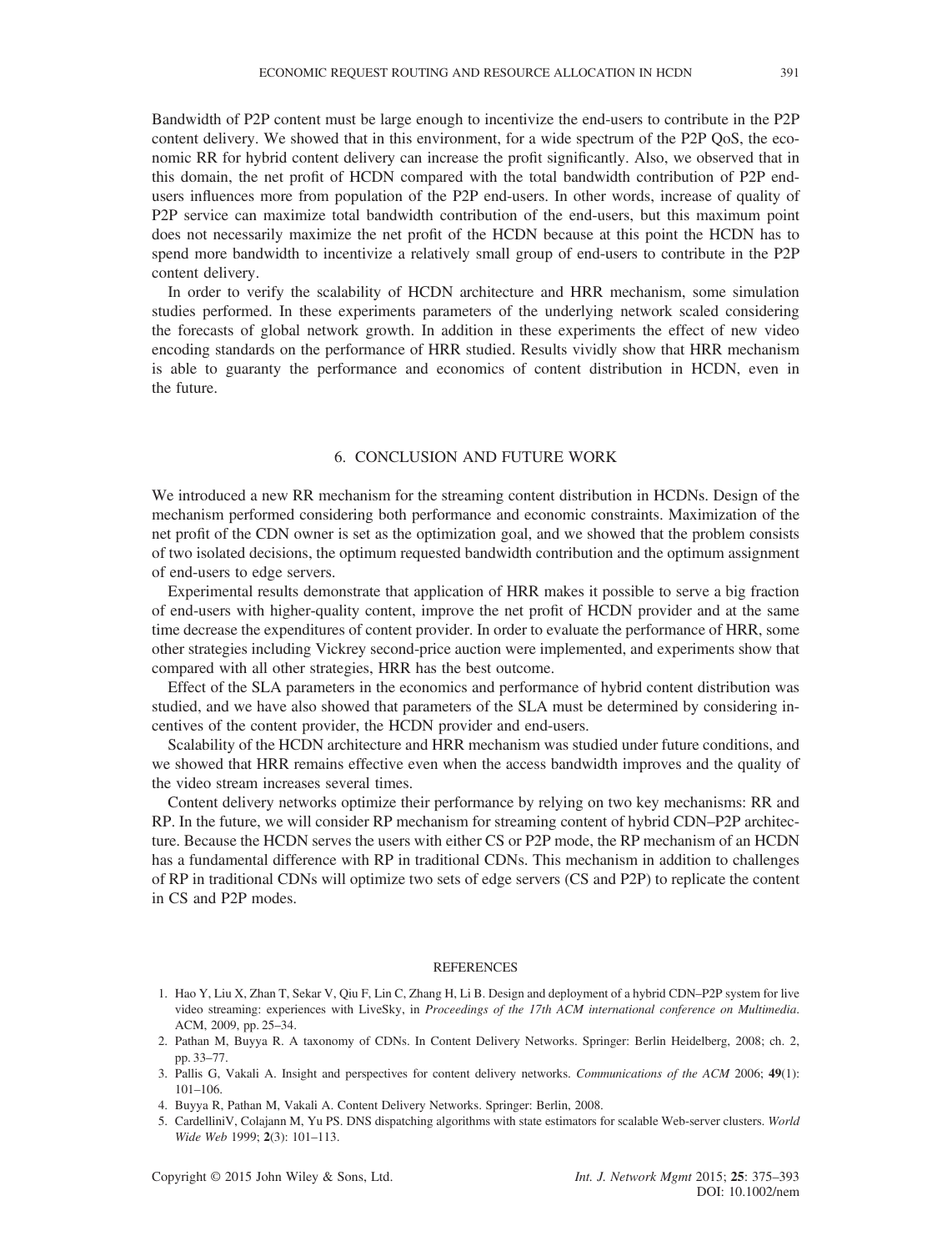#### 392 M. GARMEHI ET AL.

- 6. Wang W, Li B. Market-driven bandwidth allocation in selfish overlay networks, in Proceedings of INFOCOM 2005. 24th Annual Joint Conference of the IEEE Computer and Communications Societies, 2005; pp. 2578–2589.
- 7. Michal F, Chuang J. Overcoming free-riding behavior in peer-to-peer systems. ACM SIGecom Exchanges 2005; 5(4): 41–50.
- 8. Ramayya K, Smith MD, Tang Z, Telang R. The impact of free-riding on peer-to-peer networks, in Proceedings of IEEE 37th Annual Hawaii International Conference on In System Sciences, Hawaii, 2004; pp. 1–10.
- 9. Myerson RB. Optimal auction design. Mathematics of Operations Research 1981; 6(1): 58–73.
- 10. Gans J, King S, Mankiw GN. Principles of Microeconomics. Second Edition, Cengage Learning: Melbourne, 2012.
- 11. Huang C, Wang A, Li J, Ross KW. Analysis of a CDN–P2P hybrid architecture for cost-effective streaming media distribution. Multimedia Systems 2006; 11(4): 383–399.
- 12. Ha I, Wildman SS, Bauer JM. P2P, CDNs, and hybrid networks: the economics of Internet video distribution. International Telecommunications Policy Review 2010; 17(4): 1–22.
- 13. Hai J, Li J, Li Z, Bai X. Performance evaluation of content distribution in hybrid CDN–P2P network, in Proceedings of IEEE Future Generation Communication and Networking, FGCN08, 2008; pp. 188–193.
- 14. ZhiHui L, Wang Y, Yang Yang R. An analysis and comparison of CDN–P2P hybrid content delivery system and model. Journal of Communications 2012; 7(3): 232–245.
- 15. Lu ZH, Gao XH, Huang SJ, Huan Y. Scalable and reliable live streaming service through coordinating CDN and P2P, in proceedings of IEEE 17th International Conference on Parallel and Distributed Systems (ICPADS), 2011; pp. 581–588.
- 16. Florescu B, Andreica MI. Towards a peer-assisted content delivery architecture, in Proceedings of 18th International Conference on Control Systems and Computer Science (CSCS), 2011; pp. 521–528.
- 17. Bronzino F, Gaeta R, Grangetto M, Pau G. An adaptive hybrid CDN/P2P solution for content delivery networks, in Proceedings of IEEE Visual Communications and Image Processing (VCIP), 2012; pp. 1–6.
- 18. Chao H, Chen M, Xing C, Xu B. EUE principle of resource scheduling for live streaming systems underlying CDN–P2P hybrid architecture. Peer-to-Peer Networking and Applications 2012; 5(4): 312–322.
- 19. Yin H, Liu X, Zhan T, Sekar V, Qiu F, Lin C, Zhang H, Li B. LiveSky: enhancing CDN with P2P. ACM Transactions on Multimedia Computing, Communications, and Applications (TOMCCAP) 2010; 6(3): 1–16.
- 20. Khalaji FK, Analoui M. Replica placement algorithms in hybrid CDN–P2P architectures, in IEEE Sixth International Conference on Telecommunications, 2012; pp. 771–775.
- 21. Garmehi M, Analoui M, Pathan M, Buyya R. An economic replica placement mechanism for streaming content distribution in hybrid CDN–P2P networks. Elsevier Computer Communications 2014; 52: 60–70.
- 22. Cramton P, Palfrey TR. Cartel enforcement with uncertainty about costs. International Economic Review 1990; 31: 17–47.
- 23. Wang W, Li B. To play or to control: a game-based control-theoretic approach to peer-to-peer incentive engineering, in Springer, In Quality of Service—IWQoS 2003, Berlin Heidelberg, 2003; pp. 174–192.
- 24. Manzato DAG, da Fonseca NLS. Incentive mechanisms for cooperation peer-to-peer networks. In Handbook of Peer-to-peer Networking. Springer: Heidelberg, 2010; pp. 631–660.
- 25. Garmehi M, Analoui M. A distributed mechanism for economic management of transmission infrastructure in hybrid CDN–P2P networks. Journal of Economic Computation and Economic Cybernetics Studies and Research (ECECSR) No. 3/2014; 287–308.
- 26. Xiao S, Dhaliwal SK. Incentive mechanisms in P2P media streaming systems. IEEE Internet Computing 2010; 14(5): 74–81.
- 27. Noam N, Roughgarden T, Tardos E. Algorithmic Game Theory. Cambridge University Press: Cambridge, 2007.
- 28. Oksana L, Lu H, Wang HX. Incentive schemes in peer-to-peer networks. The BE Journal of Theoretical Economics 2009;  $9(1): 1-20.$
- 29. Rothkopf MH. Thirteen reasons why the Vickrey–Clarke–Groves process is not practical. Operations Research 2007; 77(2): 191–197.
- 30. Chuan W, Li Z, Qiu X, Lau F. Auction-based P2P VoD streaming: incentives and optimal scheduling. ACM Transactions on Multimedia Computing, Communications, and Applications (TOMCCAP) 2012; 8(1): 1400–1422.
- 31. Yang G, Chen Y, Liu KJ. A cheat-proof game-theoretic framework for cooperative peer-to-peer video streaming, in IEEE International Conference on Acoustics, Speech and Signal Processing (ICASSP), 2012; pp. 2297–2300.
- 32. Hartline JD, Roughgarden T. Simple versus optimal mechanisms, in Proceedings of 10th ACM conference on Electronic Commerce, 2009; pp. 225–234.
- 33. Hurvics L, Reiter S. Designing Economic Mechanisms. Cambridge University Press: Cambridge, 2006.
- 34. Kartik H, Krishnan R, Chuang J, Choudhary V. Pricing and resource allocation in caching services with multiple levels of quality of service. Management Science 2005; 51(12): 1844-1859.
- 35. Su A-J, Choffnes DR, Kuzmanovic A, Bustamante FE. Drafting behind Akamai: inferring network conditions based on CDN redirections. IEEE/ACM Transactions on Networking 2009; 17(6): 1752–1765.
- 36. Cnet. Australia's average internet speed, 2013, Jul 12th [Online]. http://www.cnet.com/au/news/australias-average-internetspeed-now-4-7mbps/
- 37. YouTube. Live streaming guide, live encoder settings, bitrates and resolutions, 2014, Feb. 9th [Online]. https://support.google.com/youtube/answer/2853702?hl=en
- 38. Index, Cisco Visual Networking. The zettabyte era—trends and analysis. Cisco white paper, 2013.
- 39. Kenny R, Broughton T. Domestic bandwidth requirements in Australia, A forecast for the period 2013-2023, Technical Report, Communication Chambers, 2014.
- 40. Felina A. 2015, Apr. 8th animafelina.it. [Online]. [http://www.animafelina.it/test-video-quality-720p-1080p-1440p-2160p](http://www.animafelina.it/test-video-quality-720p-1080p-1440p-2160p-max-bitrate-which-compresses-youtube/)[max-bitrate-which-compresses-youtube/](http://www.animafelina.it/test-video-quality-720p-1080p-1440p-2160p-max-bitrate-which-compresses-youtube/)